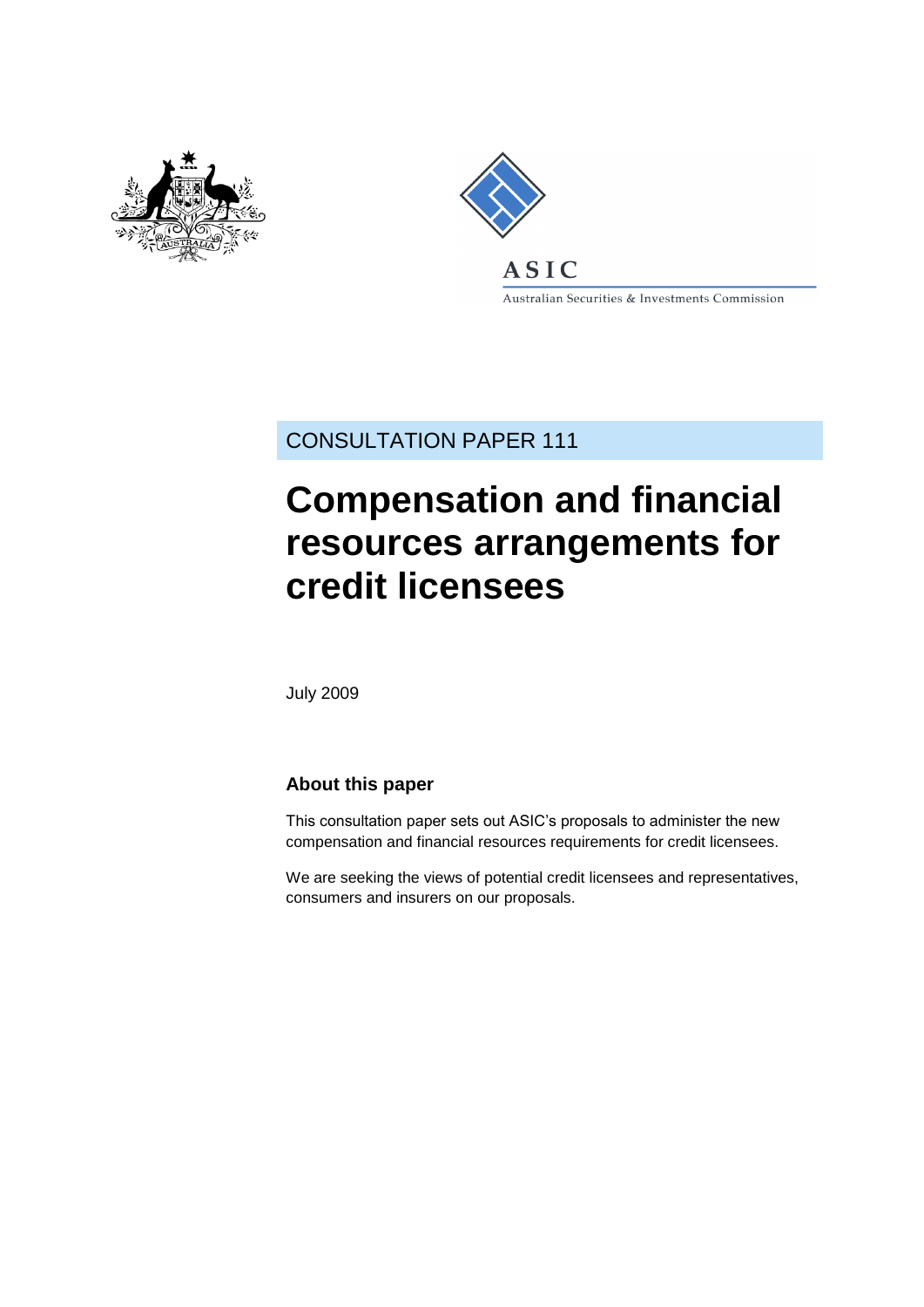#### **About ASIC regulatory documents**

In administering legislation ASIC issues the following types of regulatory documents.

**Consultation papers**: seek feedback from stakeholders on matters ASIC is considering, such as proposed relief or proposed regulatory guidance.

**Regulatory guides**: give guidance to regulated entities by:

- explaining when and how ASIC will exercise specific powers under legislation (primarily the Corporations Act)
- explaining how ASIC interprets the law
- describing the principles underlying ASIC's approach
- giving practical guidance (e.g. describing the steps of a process such as applying for a licence or giving practical examples of how regulated entities may decide to meet their obligations).

**Information sheets**: provide concise guidance on a specific process or compliance issue or an overview of detailed guidance.

**Reports**: describe ASIC compliance or relief activity or the results of a research project.

#### **Document history**

This paper was issued on 15 July 2009 and is based on the National Consumer Protection Bill as at 25 June 2009

#### **Disclaimer**

The proposals, explanations and examples in this paper do not constitute legal advice. They are also at a preliminary stage only. Our conclusions and views may change as a result of the comments we receive or as other circumstances change.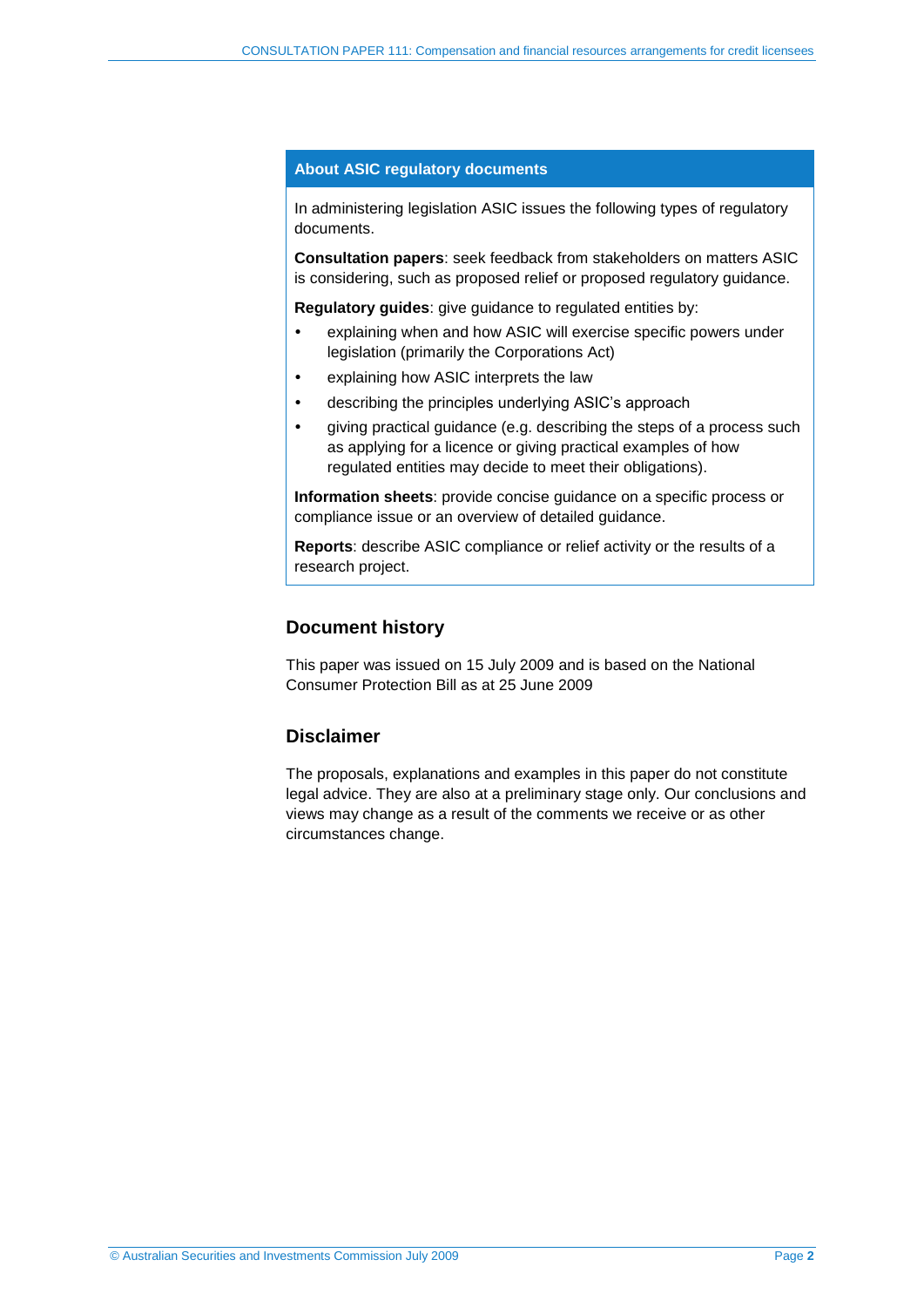## **Contents**

| A | Relationship with compensation and financial resources |  |
|---|--------------------------------------------------------|--|
| в |                                                        |  |
| C |                                                        |  |
| D |                                                        |  |
| Е |                                                        |  |
|   |                                                        |  |
|   |                                                        |  |
|   |                                                        |  |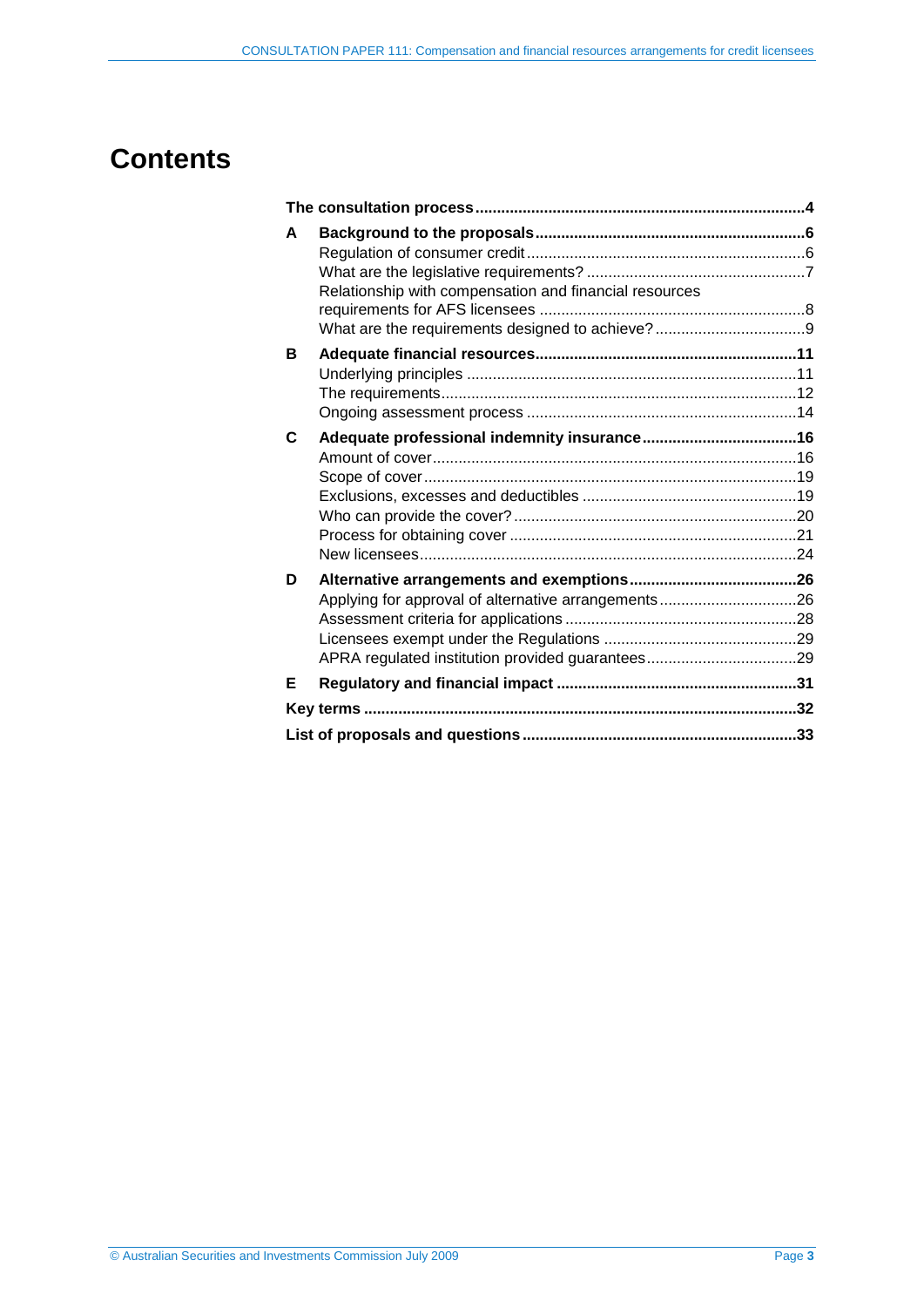## <span id="page-3-0"></span>**The consultation process**

You are invited to comment on the proposals in this paper, which are only an indication of the approach we may take and are not our final policy.

As well as responding to the specific proposals and questions, we also ask you to describe any alternative approaches you think would achieve our objectives.

We are keen to fully understand and assess the financial and other impacts of our proposals and any alternative approaches. Therefore, we ask you to comment on:

- the likely compliance costs;
- the likely effect on competition; and
- other impacts, costs and benefits.

Where possible, we are seeking both quantitative and qualitative information.

We are also keen to hear from you on any other issues you consider important.

Your comments will help us develop our policy on compensation and financial resources arrangements for credit licensees. In particular, any information about compliance costs, impacts on competition and other impacts, costs and benefits will be taken into account if we prepare a Business Cost Calculator Report and/or a Regulation Impact Statement: see Section [E,](#page-30-0) 'Regulatory and financial impact'.

## **Making a submission**

We will not treat your submission as confidential unless you specifically request that we treat the whole or part of it (such as any financial information) as confidential.

Comments should be sent by Wednesday 12 August 2009 to:

Carolyn Morris Senior Lawyer Strategic Policy Australian Securities and Investments Commission GPO Box 9827 Sydney NSW 2001 facsimile: 02 9911 5224 email: policy.submissions@asic.gov.au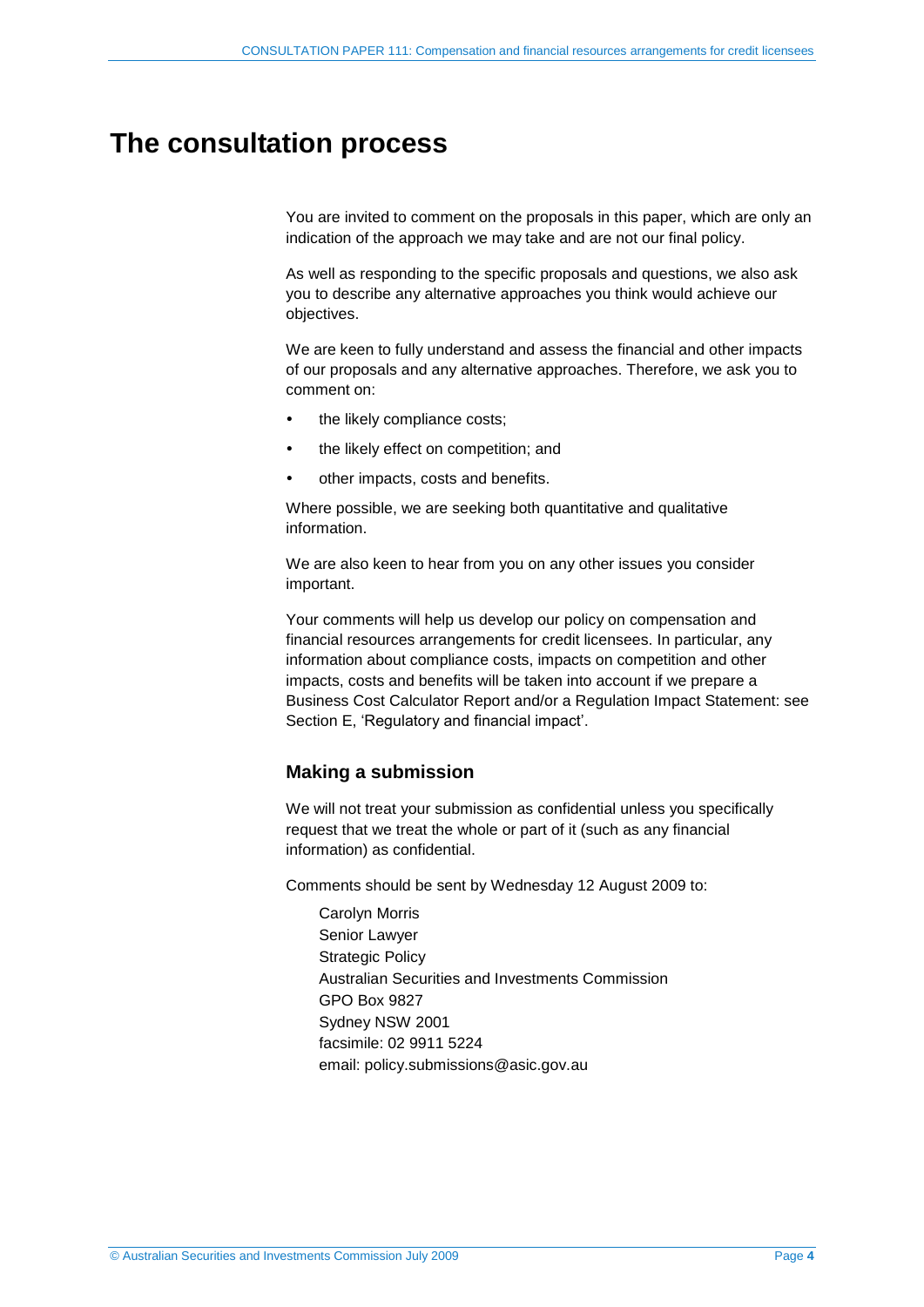## **What will happen next?**

| Stage 1 | 15 July 2009                  | ASIC consultation paper released       |
|---------|-------------------------------|----------------------------------------|
| Stage 2 | 12 August 2009                | Comments due on the consultation paper |
|         | August 2009 –<br>October 2009 | Drafting of regulatory guides          |
| Stage 3 | November 2009                 | Regulatory guides released             |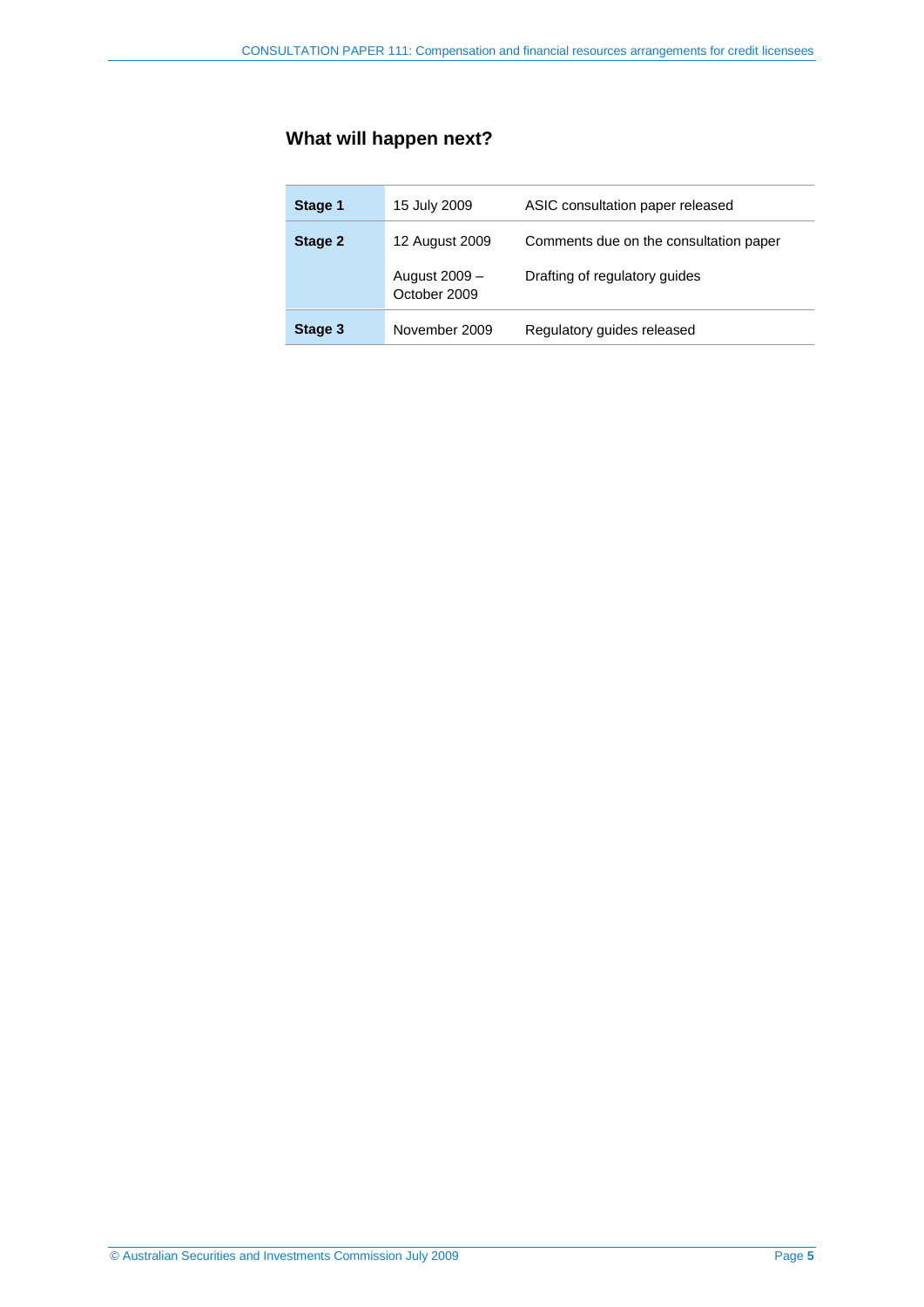## <span id="page-5-0"></span>**A Background to the proposals**

### **Key points**

The National Consumer Credit Protection Bill 2009 (National Credit Bill) states that credit licensees (other than those that are also regulated by APRA) must have:

- adequate financial resources; and
- adequate arrangements in place for compensating consumers.

To comply with the financial resources requirement, credit licensees must determine what financial resources will be adequate in their circumstances.

To comply with the compensation requirement:

- compensation arrangements must cover loss or damage suffered because of breaches of the National Credit Bill (as enacted) by the licensee or its representatives; and
- these arrangements are expected to be professional indemnity insurance cover that is adequate. ASIC may also approve alternative arrangements.

In this consultation paper, we set out proposals about what we will expect of credit licensees under the proposed new requirements.

## <span id="page-5-1"></span>**Regulation of consumer credit**

- 1 The Council of Australian Governments (COAG) agreed on 3 July 2008 that the Commonwealth would assume responsibility for the regulation of consumer credit. The Australian Government introduced the National Consumer Credit Protection Bill 2009 (National Credit Bill) into Parliament on 25 June 2009.
- 2 Regulation of consumer credit in the new regime will be the responsibility of ASIC. A key component of the new credit regime is that businesses that provide credit services or who are engaged in other 'credit activities' will be subject to financial resources and compensation requirements. For convenience, this consultation paper deals with ASIC's administration of both the financial resources requirement and the compensation requirement.
- 3 This consultation paper is based on the National Credit Bill. We will monitor the progress of the Bill, and will revise our proposals if the requirements materially change before they are finally enacted. Our final position will be published in one or more Regulatory Guides later this year and will be based on the final legislation as passed by the Australian Parliament.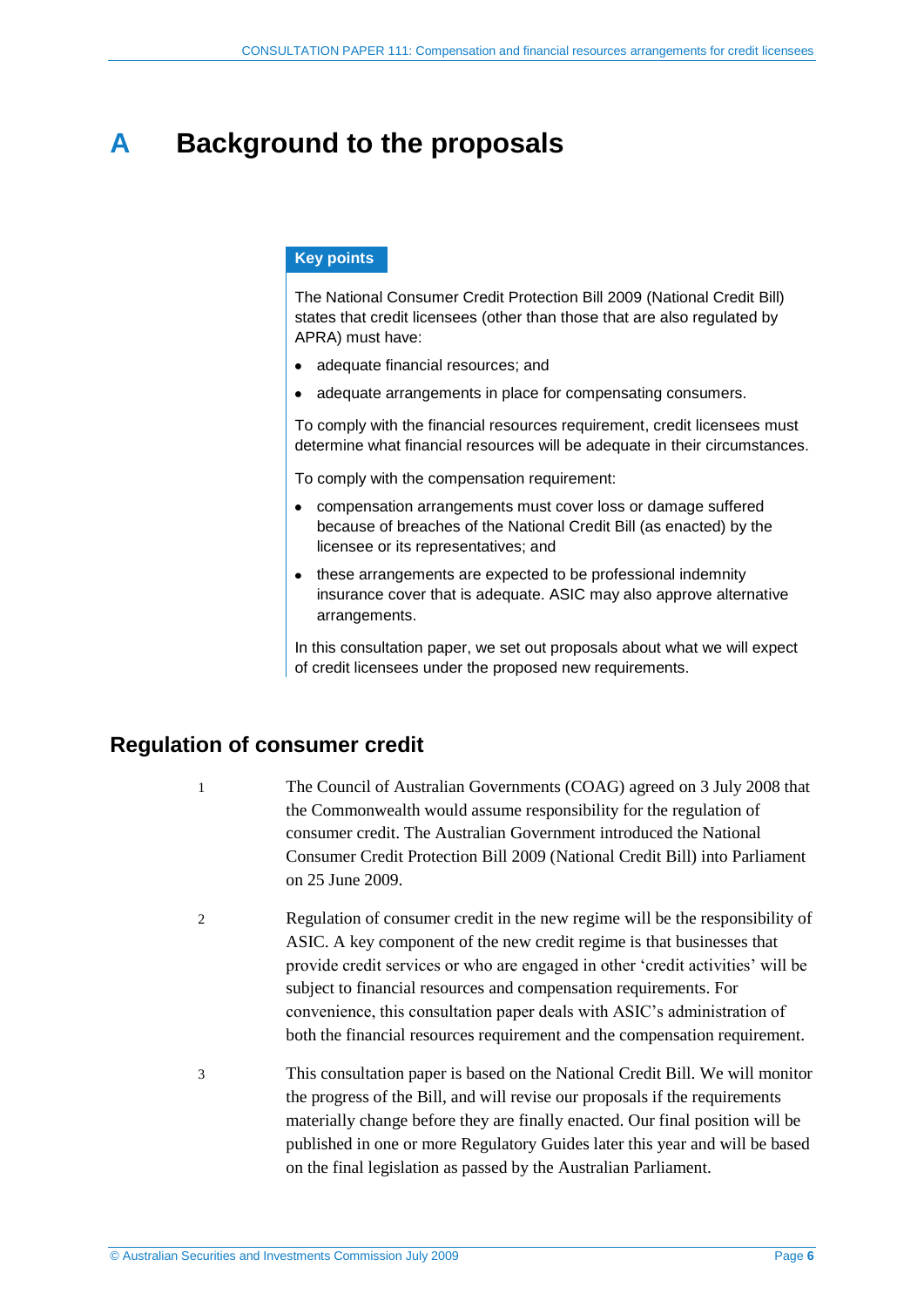Note: A copy of the National Credit Bill may be downloaded from the Australian Parliament website at [www.aph.gov.au/bills/index.htm.](http://www.aph.gov.au/bills/index.htm)

## <span id="page-6-0"></span>**What are the legislative requirements?**

4 All credit licensees (other than those that are also APRA-regulated) must comply with the financial resources and compensation requirements. They therefore apply to lenders that are not authorised deposit-taking institutions (ADI) and non-lenders (such as finance brokers, mortgage brokers, credit advisers and loan advisers).

> Note: A 'lender' is a person who provides credit where the National Credit Code applies (the National Credit Code is Schedule 1 to the National Credit Bill) or who falls within the definition of cl 10 of the National Credit Bill. A 'non-lender' includes credit licensees that are either intermediaries (as defined in cl 9 of the National Credit Bill) or a person who provides credit assistance in accordance with cl 8 of the National Credit Bill.

- 5 These credit licensees must have adequate resources and have adequate risk management systems: see cl 47(l)(l). Financial resources and compensation arrangements are important to the management of risk. Credit licensees will need to assess their business and form a view, on reasonable grounds, about the financial resources they require to operate their business prudently and in compliance with the law. We expect that credit licensees will document this assessment and their conclusion, and have systems and controls to ensure that they maintain an adequate level of financial resources.
- 6 Credit licensees must also have in place adequate arrangements for compensating persons for loss or damage suffered because of breaches of the relevant obligations in the National Credit Bill by the licensee or its representatives. These arrangements must either satisfy the requirements prescribed in the regulations or be otherwise approved in writing by ASIC: see cl 48(2).

7 The exposure draft National Consumer Credit Protection Regulations 2009 (the draft Regulations) provide that, unless otherwise exempt, a credit licensee must hold professional indemnity insurance cover that is adequate, having regard to:

- (a) the credit licensee's membership of an approved external dispute resolution scheme or schemes, taking into account the maximum liability that has, realistically, some potential to arise in connection with:
	- (i) any particular claim against the credit licensee; and
	- (ii) all claims in respect of which the credit licensee could be found to have liability; and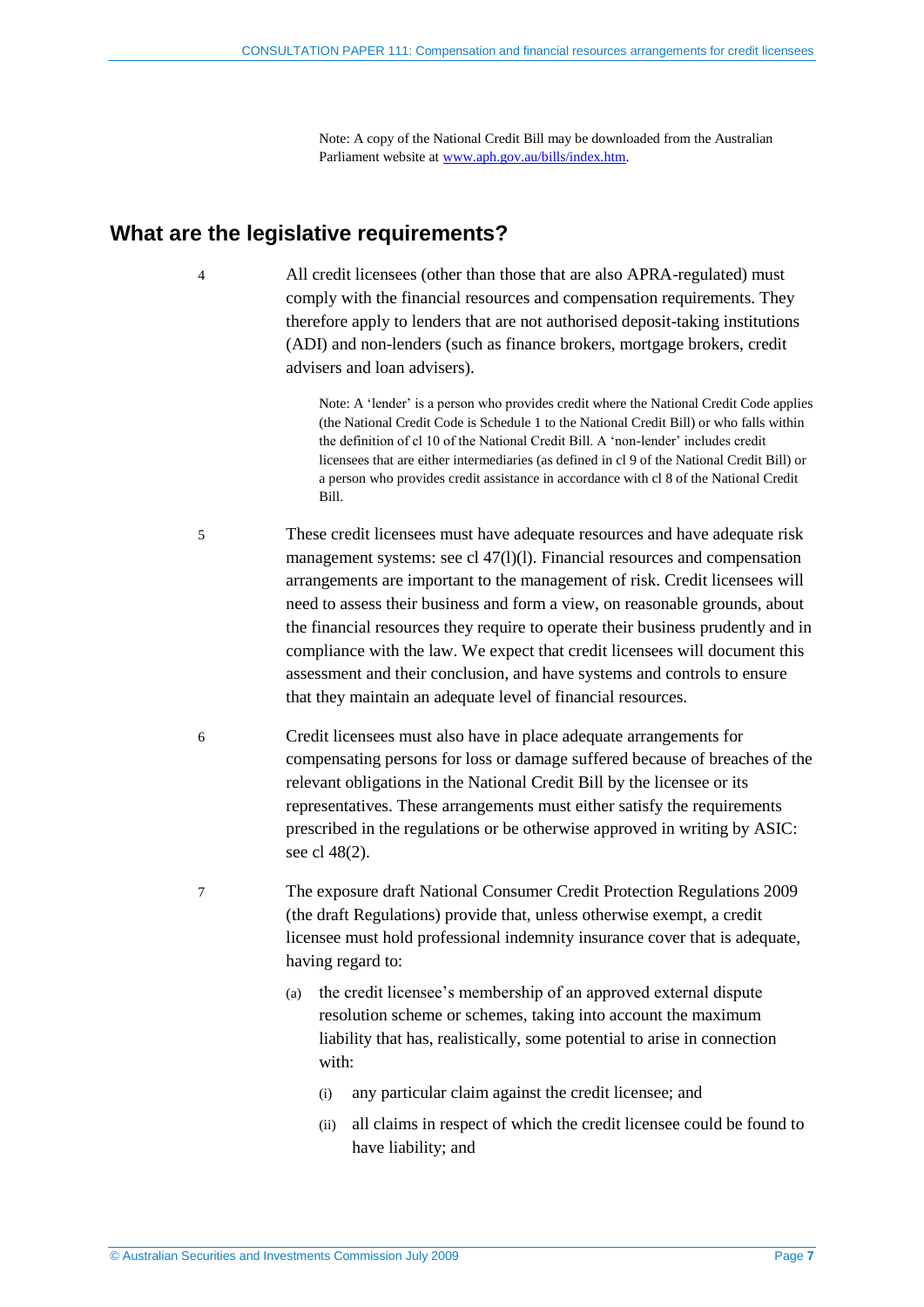- (b) relevant considerations in relation to the regulated credit business carried on by the licensee, including:
	- (i) the volume of the credit licensee's business;
	- (ii) the number and kind of clients;
	- (iii) the kind or kinds of credit activities; and
	- (iv) the number of representatives of the credit licensee (see draft reg 2.5)

Note: The draft Regulations were published by Treasury on 27 April 2009.

8 When considering alternative arrangements, in addition to the adequacy measures in draft reg 2.5, ASIC must have regard to the credit activities carried on under the licence of the licensee and whether the arrangements will be sufficient to cover consumers after the licensee ceases to engage in credit activities and for how long: see cl 48(3)(b). This is discussed further in Section [D.](#page-25-0)

9 Draft reg 2.5 exempts from the compensation requirements general insurance companies, life insurance companies and ADIs regulated by APRA. It also includes companies that have an ASIC-approved guarantee from a related APRA-regulated entity.

## <span id="page-7-0"></span>**Relationship with compensation and financial resources requirements for AFS licensees**

#### **Financial resources**

10 In developing the proposals in this paper, we have drawn on our experience in administering the financial requirements we currently impose on an AFS licensee under Regulatory Guide 166 *Licensing: Financial requirements* (RG 166)*.* Both regimes are concerned with ensuring that a licensee has adequate financial resources to engage in the activities authorised by its licence and to carry out supervisory arrangements. However, the activities authorised by an Australian financial services (AFS) licence are quite different from the credit activities authorised by an Australian credit licence (credit licence).

11 An AFS licensee provides financial services in relation to investment or risk management products or payment facilities—these products involve the client spending their own money. By contrast, a lender of credit provides its own money to the consumer. This means that consumer protection considerations do not require the same high level of financial resources for a credit licensee. For this reason, we propose that credit licensees self-assess whether they have adequate financial resources: see proposa[l B1.](#page-12-0)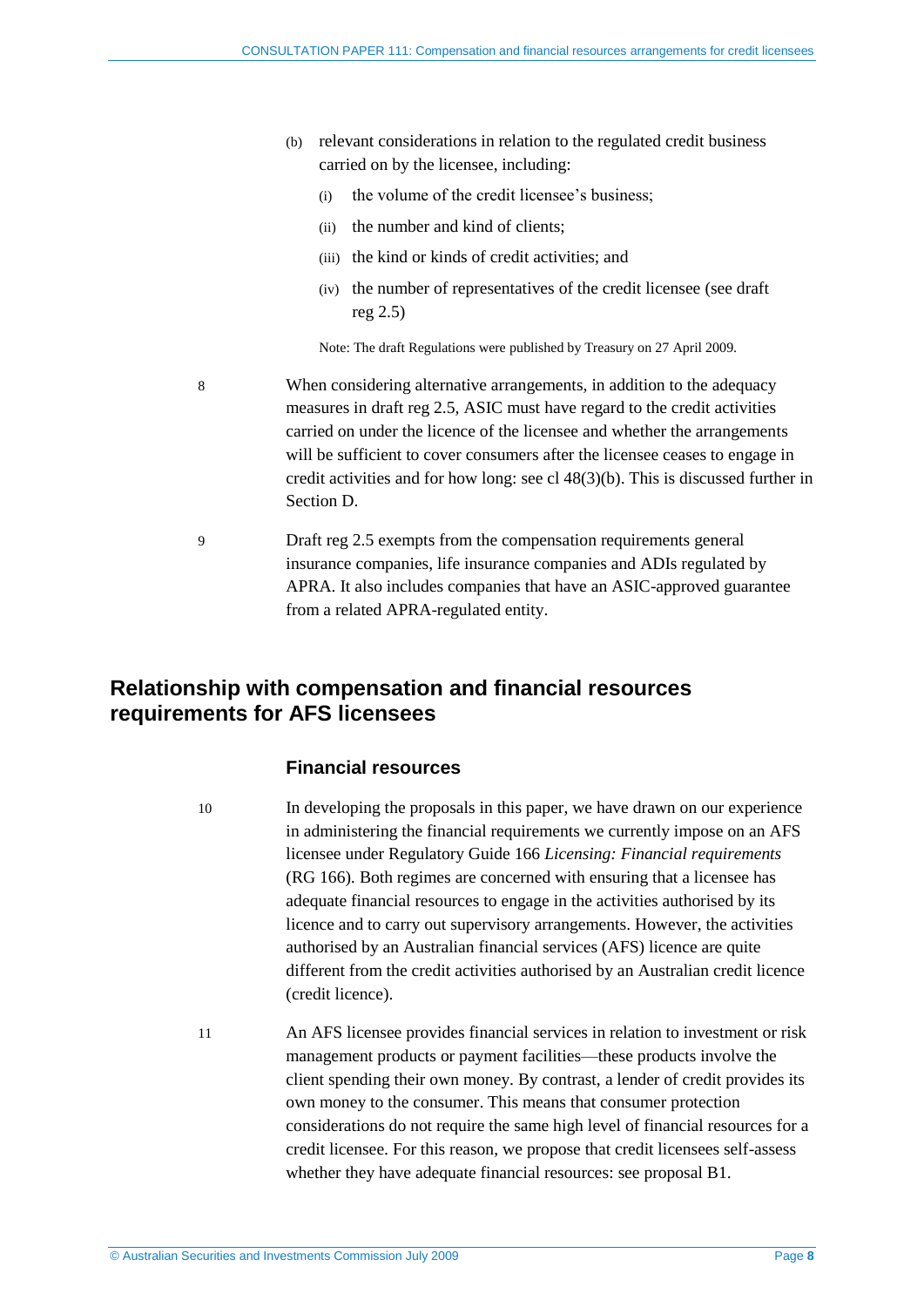### **Compensation**

- 12 In developing the proposals in this paper, we have also drawn on our experience in administering the professional indemnity (PI) insurance requirements for AFS licensees under Regulatory Guide 126 *Compensation and insurance arrangements for AFS licensees* (RG 126). As a result, the proposed compensation arrangements outlined in this paper are similar to the features of PI insurance that characterise the regime for AFS licensees.
- 13 The key distinction between the requirements in RG 126 and the compensation arrangements for credit licensees is that for lenders there will be no specific minimum *amount* of PI insurance cover they must hold. Instead, lenders will be expected to:
	- (a) analyse the circumstances in which their credit activities could expose them to an obligation to compensate a consumer beyond merely reducing the size of the consumer's loan; and
	- (b) obtain PI insurance cover sufficient to meet that exposure.
- 14 This proposal includes lenders who also provide some credit assistance because the provision of assistance will generally be ancillary to the primary activity of providing credit. This means that where a lender also provides credit assistance, they should consider the risks associated with that part of their credit activities when determining how much PI insurance cover is required for their business.
- 15 Those elements of RG 126 that we propose to carry across for credit licensees are:
	- (a) the key features of an adequate PI insurance policy;
	- (b) for non-lenders (that do not otherwise provide credit), the requirement to hold a minimum amount of PI insurance cover; and
	- (c) the approach to the alternative arrangements regime, where credit licensees can apply to ASIC for approval of a non-PI insurance based compensation arrangement.
- 16 We recognise that consumer protection considerations associated with the businesses of credit licensees are quite different from those applicable to AFS licensees. Some of the questions we ask in this paper are directed to exploring the ramifications of those differences.

## <span id="page-8-0"></span>**What are the requirements designed to achieve?**

- 
- 17 The legislative financial resources requirements are designed to help ensure that credit licensees have sufficient financial resources to conduct their business in compliance with the National Credit Bill and their credit licence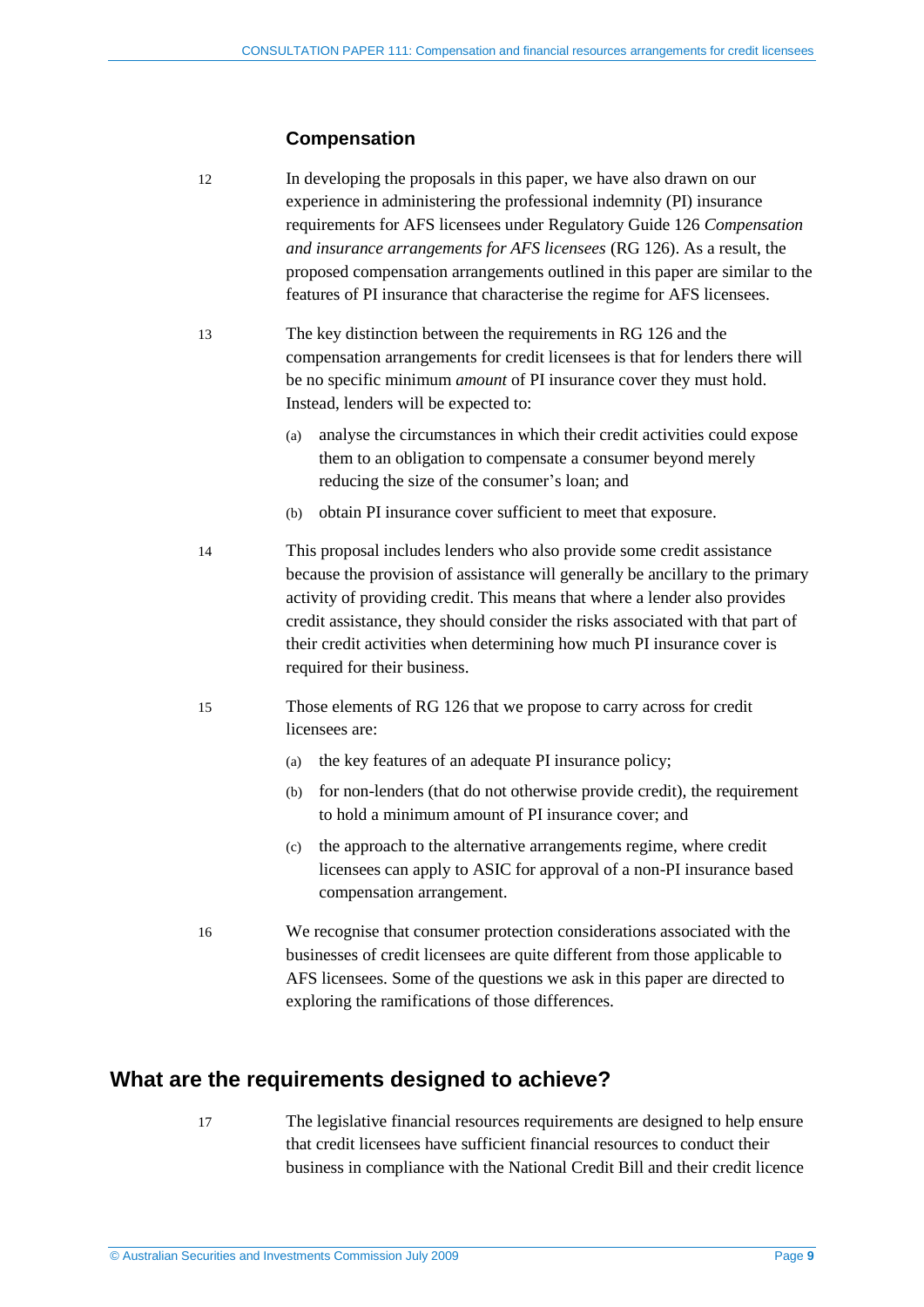obligations (including carrying out supervisory arrangements). They are not intended to ensure that credit licensees will always be able to meet their financial commitments (including commitments to consumers).

- 18 In any industry, from time to time, clients might suffer loss due to inappropriate advice or other misconduct by a service provider. In the credit industry, compensation arrangements are a mechanism to ensure that funds are likely to be available where consumers suffer losses that result from poor quality services and other misconduct by a credit licensee.
- 19 The overarching objective of compensation requirements is to reduce the risk that losses sustained by consumers cannot be compensated by the credit licensee because of a lack of available financial resources.
- 20 The proposed compensation requirements are designed to reduce this risk of uncompensated consumer losses. They are not, however, meant to be a mechanism for providing compensation directly to consumers and may not cover all possible consumer losses.
- 21 The following basic policy principles will guide the administration of the financial resources and compensation requirements for credit licensees:
	- (a) we expect credit licensees will be able to demonstrate to us why they think they have adequate resources when applying for a licence and at all times thereafter;
	- (b) the primary way for credit licensees to comply with the compensation requirements will be to hold adequate professional indemnity insurance; and

Note: Clause 47(2) of the National Credit Bill states that when considering whether an arrangement is adequate ASIC must take into account the nature, scale and complexity of the credit activities engaged in by the credit licensee.

(c) the standard of adequate PI insurance cover will be the benchmark for ASIC approval of any alternative compensation arrangements proposed by credit licensees.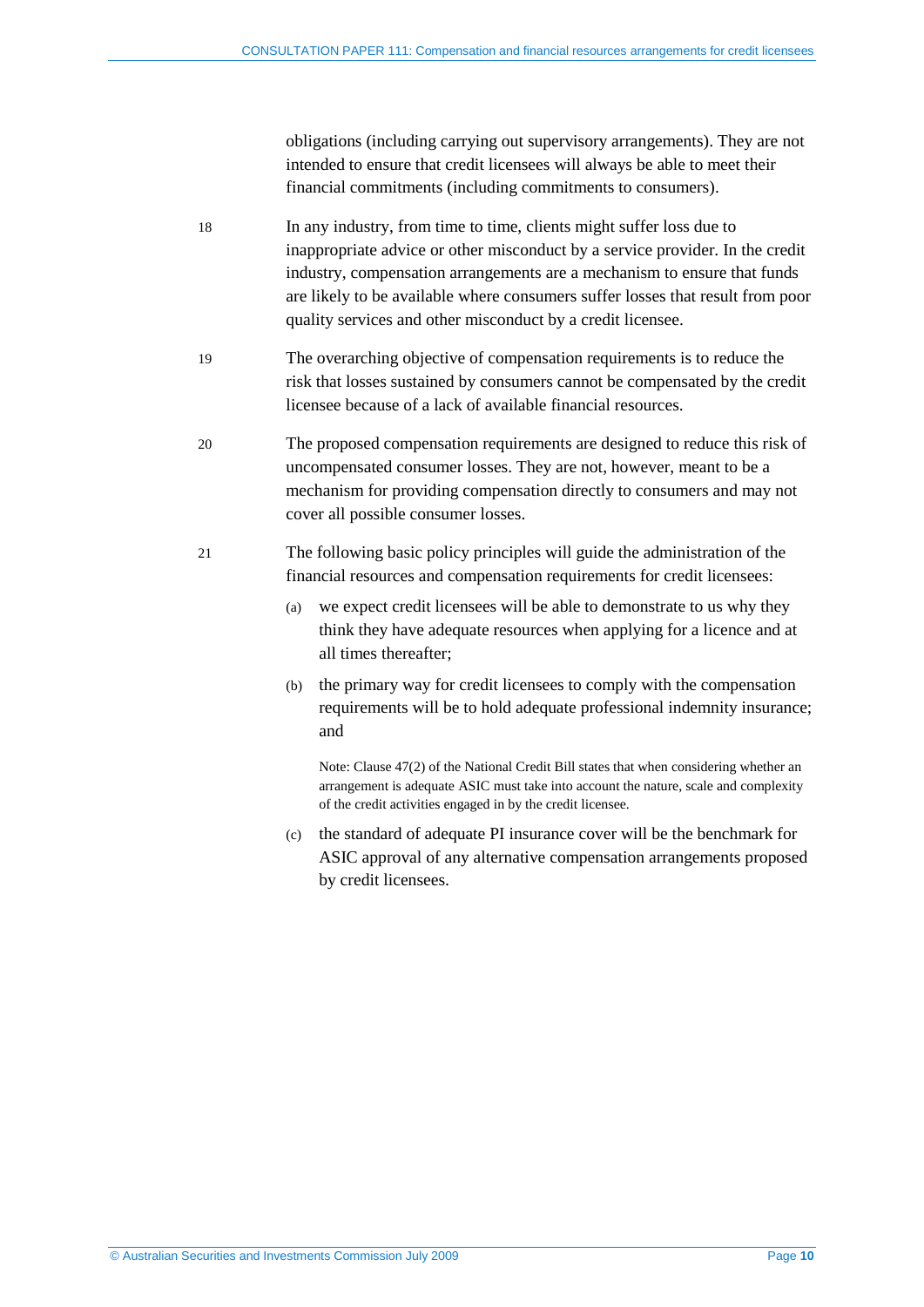## <span id="page-10-0"></span>**B Adequate financial resources**

#### **Key points**

We propose that credit licensees (other than those that are also APRAregulated):

- self-assess whether they have adequate financial resources to conduct  $\bullet$ their business in compliance with the National Credit Bill and their credit licence obligations: see proposal [B1;](#page-12-0) and
- confirm to ASIC annually that they have sufficient financial resources to conduct their business in compliance with the National Credit Bill and their credit licence obligations and to meet their obligations as they fall due in the near future (generally this should cover at least the next three months): see proposal [B2.](#page-12-1)

## <span id="page-10-2"></span><span id="page-10-1"></span>**Underlying principles**

22 The proposals in this section (Section B) are designed to enhance consumer protection and market integrity by ensuring that credit licensees have sufficient financial resources to conduct their business in compliance with the National Credit Bill (including carrying out supervisory arrangements). While it is important that credit licensees meet their financial commitments (including commitments to consumers), the high-level financial resource requirements are not designed to guarantee that this takes place.

- 23 The National Credit Bill states that, among other obligations, a credit licensee must:
	- (a) have available adequate financial resources to provide the financial services covered by the credit licence and to carry out supervisory arrangements (see cl  $47(1)(1)(i)$ );
	- (b) do all things necessary to ensure that the activities covered by the credit licence are provided efficiently, honestly and fairly (see cl  $47(1)(a)$ );
	- (c) have adequate risk management systems (see cl  $47(1)(l)(ii)$ ); and
	- (d) comply with the conditions on their licence (see cls  $47(1)(c)$  and  $47(1)(m)$ , including the prescribed conditions under draft regulation 2.2 (draft reg 2.2).
- 24 The legislation's aim in imposing financial resources requirements is to help ensure that insufficient financial resources do not put compliance with the National Credit Bill and a credit licensee's licence obligations at risk. It is not our intention to impose requirements that prevent a credit licensee's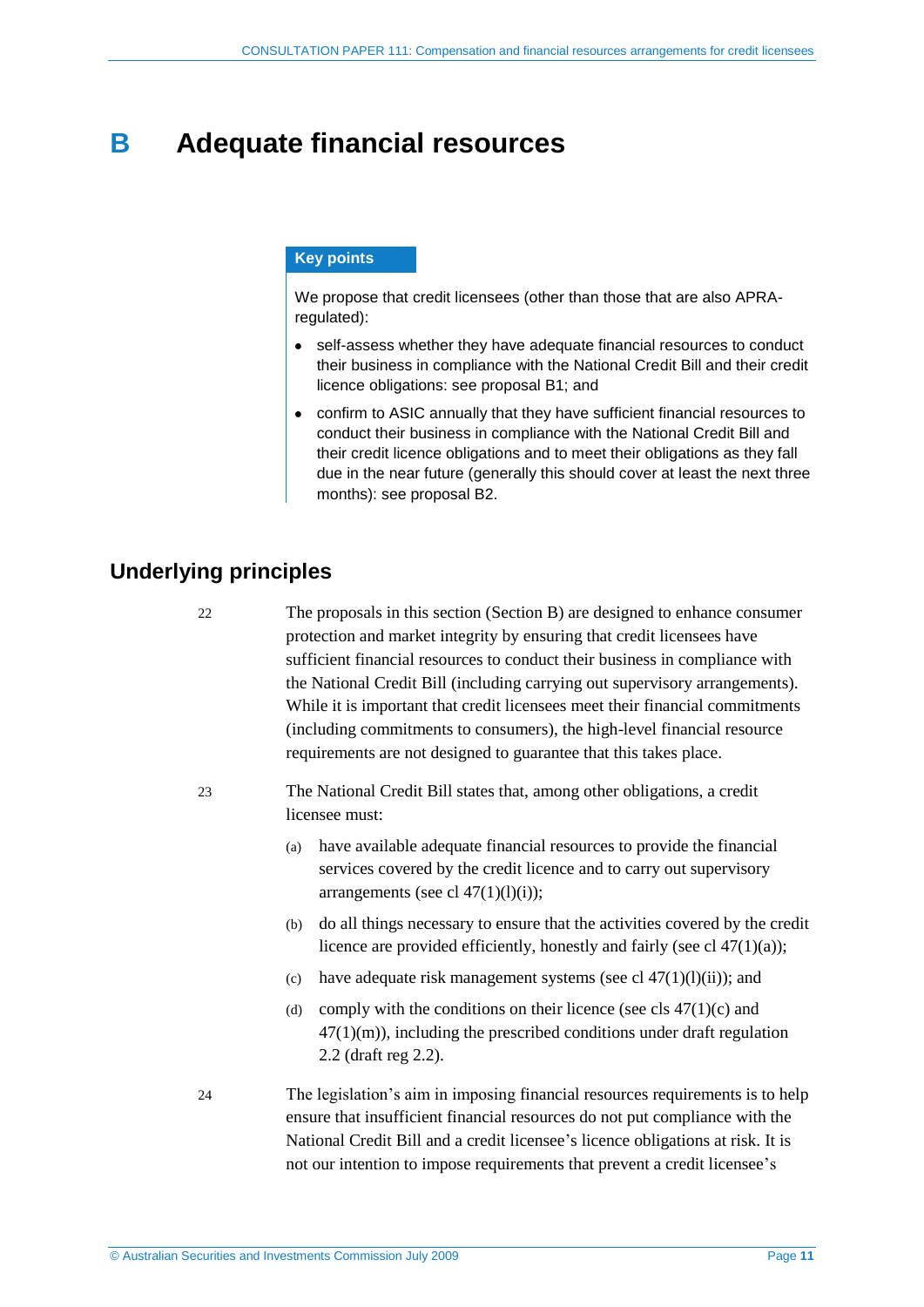failure, but to help ensure that insufficient financial resources do not put compliance with their licence obligations at risk.

- 25 While we are not proposing to impose detailed financial requirements by way of licence conditions, our expectation is that:
	- (a) 'adequate financial resources' includes access to enough financial resources to meet their obligations as they fall due in the near future (generally this should cover at least the next three months); and
	- (b) the credit licensee will document how it ensures their resources are adequate.

## <span id="page-11-0"></span>**The requirements**

- 26 Although we are not proposing to impose minimum financial resource requirements through licence conditions, we expect credit licenses to monitor their financial position on an ongoing basis. Generally, we expect this will include monitoring their cash flows and ensuring they will have adequate funds to meet their obligations as they fall due in the near future (generally this should cover at least the next three months).
- 27 We will ask for some financial information from applicants for a credit licence. We will ask further questions and request supporting documents where we think it appropriate to ask more closely as to whether an applicant is likely to have adequate financial resources to conduct their business in compliance with the National Credit Bill and their credit licence obligations.
- 28 While credit licensees must themselves take responsibility for determining what constitutes adequate financial resources in the context of their credit activities and how best to monitor their financial resources, we expect that credit licensees will:
	- (a) ensure that a senior person is accountable for ensuring that their financial resources remain adequate at all times;
	- (b) ensure they have access to enough financial resources to meet their obligations as they fall due in the near future (including via overdrafts, guarantees or other funding arrangements); and
	- (c) keep written records that demonstrate that financial resources are being monitored on a regular basis.
- 29 We may also ask credit licensees from time to time to explain their assessment of their current financial resource needs and to demonstrate that they have at least that level of financial resources.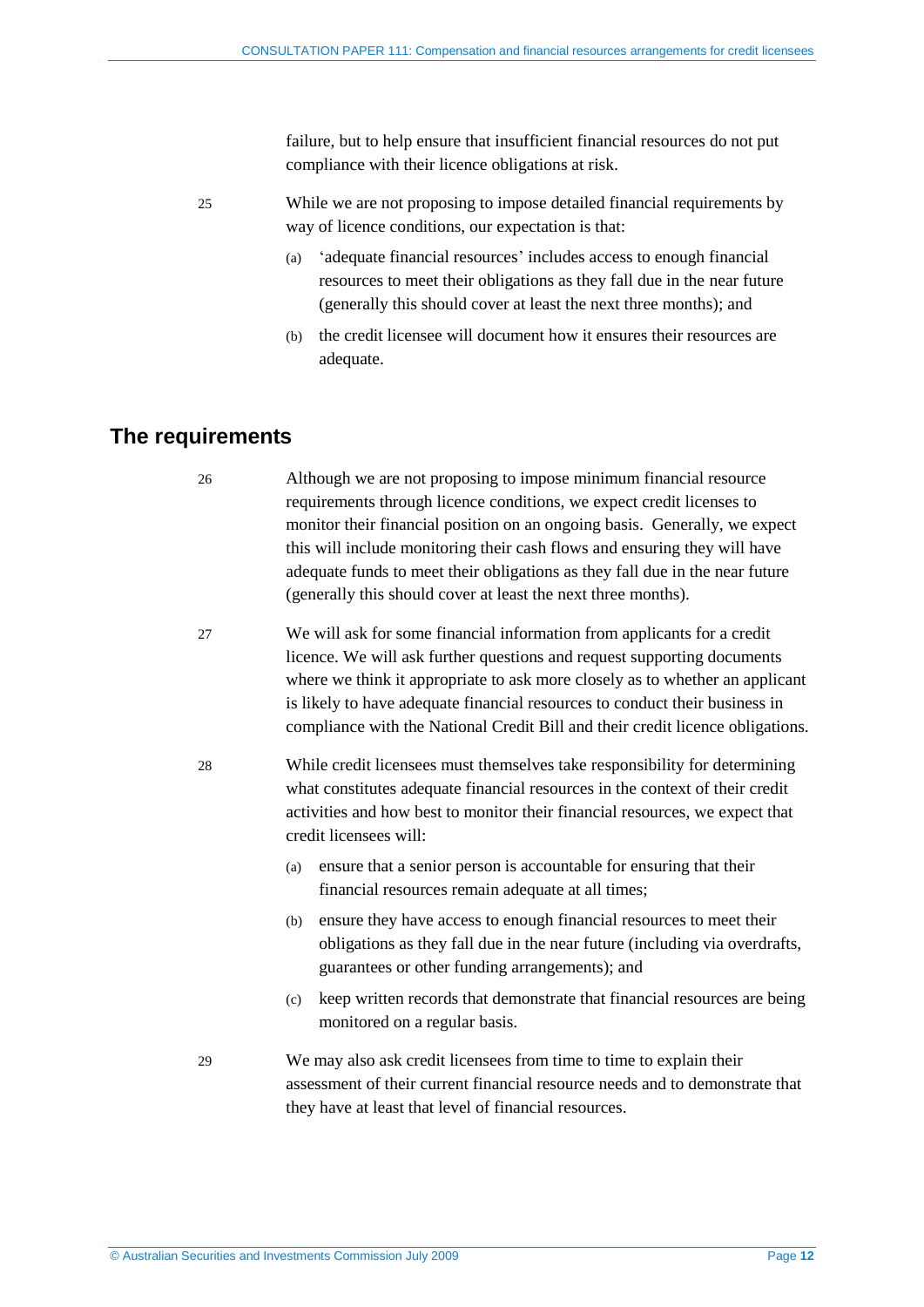### **Proposal**

<span id="page-12-0"></span>**B1** We propose that a credit licensee (other than a licensee that is also APRA-regulated) self-assess whether it has adequate financial resources to comply with its credit licence obligations.

#### *Your feedback*

- B1Q1 Do you agree with proposal [B1?](#page-12-0) Please give reasons for your views.
- B1Q2 Do you think that proposal [B1](#page-12-0) gives adequate assurance that we will achieve our objectives identified at paragraph [22?](#page-10-2) Please give reasons for your views.
- <span id="page-12-1"></span>**B2** We expect credit licensees to monitor their cash flows on an ongoing basis and have reasonable grounds to believe that they will have sufficient funds to meet their obligations as they fall due in the near future (generally this should cover at least the next three months).

#### *Your feedback*

- B2Q1 Do you think that proposal [B2](#page-12-1) gives adequate assurance that credit licensees will have sufficient minimum liquidity? Please give reasons for your views.
- B2Q2 Do you think that ASIC should set minimum financial requirements that apply to all credit licensees such as a base level solvency and/or a net tangible asset requirement? For example, will competitive pressure to hold less liquidity mean that credit licensees will not maintain sufficient levels of capital and liquid assets? Would imposing a base level requirement amount to an unreasonable burden?
- B2Q3 Do you think that ASIC should provide additional guidance to credit licensees about what might be considered 'adequate' financial resources?

#### **Rationale**

30 A credit licensee can only conduct its business in compliance with the National Credit Bill and its licence obligations if it has adequate resources, including financial resources, to do so. A credit licensee must have adequate financial resources to cover any risks the business faces that may affect its cash position or solvency and that it is reasonable for the licensee to plan to manage. If cash flow is properly planned it is less likely that a credit licensee will feel pressured to cut costs on compliance arrangements or engage in non-complying behaviour.

31 We believe that a credit licensee should be able to determine for itself what is adequate for its credit activities rather than being subject to ASIC-imposed minimum financial requirements. This view recognises that where the consumer is borrowing money (rather than, for example, investing or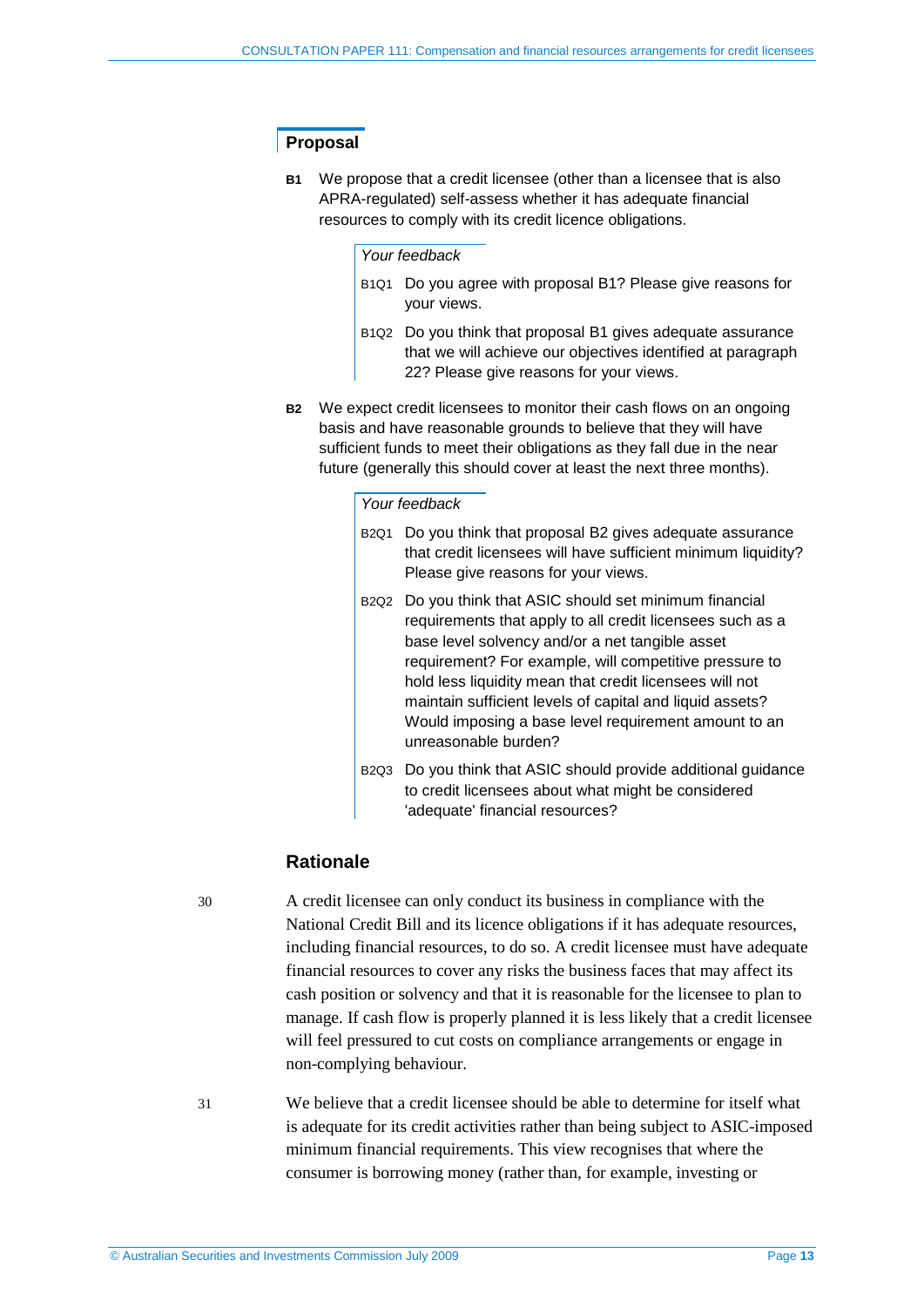insuring against risk), the financial standing of the counterparty (licensee) is less critical. As a result, we believe that it is not necessary to impose minimum financial requirements on all credit licensees regardless of their size and the nature of their business.

- 32 Moreover, we believe that our proposed approach will avoid the risk of credit licensees being discouraged from assessing and mitigating their own financial resources risk because the minimum requirements appear to take them straight to the 'answer'. Consumers may also interpret minimum financial resources requirements as an assurance as to risk, or as ASIC endorsing the business as creditworthy.
- 33 To assist credit licensees with their determination of what constitutes adequate financial resources, we have provided some guidance as to our expectations. These proposals also provide high-level guidance as to the process that credit licensees should adopt to determine what constitutes adequate financial resources and the documentation of the outcomes of that process. The depth and complexity of the process will, of course, vary depending on the nature, scale and complexity of the credit licensee.

## <span id="page-13-0"></span>**Ongoing assessment process**

## **Proposal**

- **B3** We propose that a credit licensee (other than a licensee that is also APRA-regulated) will be required to confirm to ASIC annually that it:
	- (a) has sufficient financial resources to comply with its licence obligations; and
	- (b) is able to meet any debts as and when they become due and payable.

#### *Your feedback*

- B3Q1 Do you agree with our proposal regarding the ongoing assessment process? If not, why not? For example, does this proposal give adequate assurance that a licensee will comply with our financial requirements?
- B3Q2 Do you think that we should require credit licensees to provide an annual audit report about compliance with our financial requirements? What would be the additional cost of imposing an audit requirement and would this amount to an unreasonable burden?

### **Rationale**

34 In order to demonstrate compliance with the requirements outlined in the National Credit Bill, we believe that credit licensees (other than those that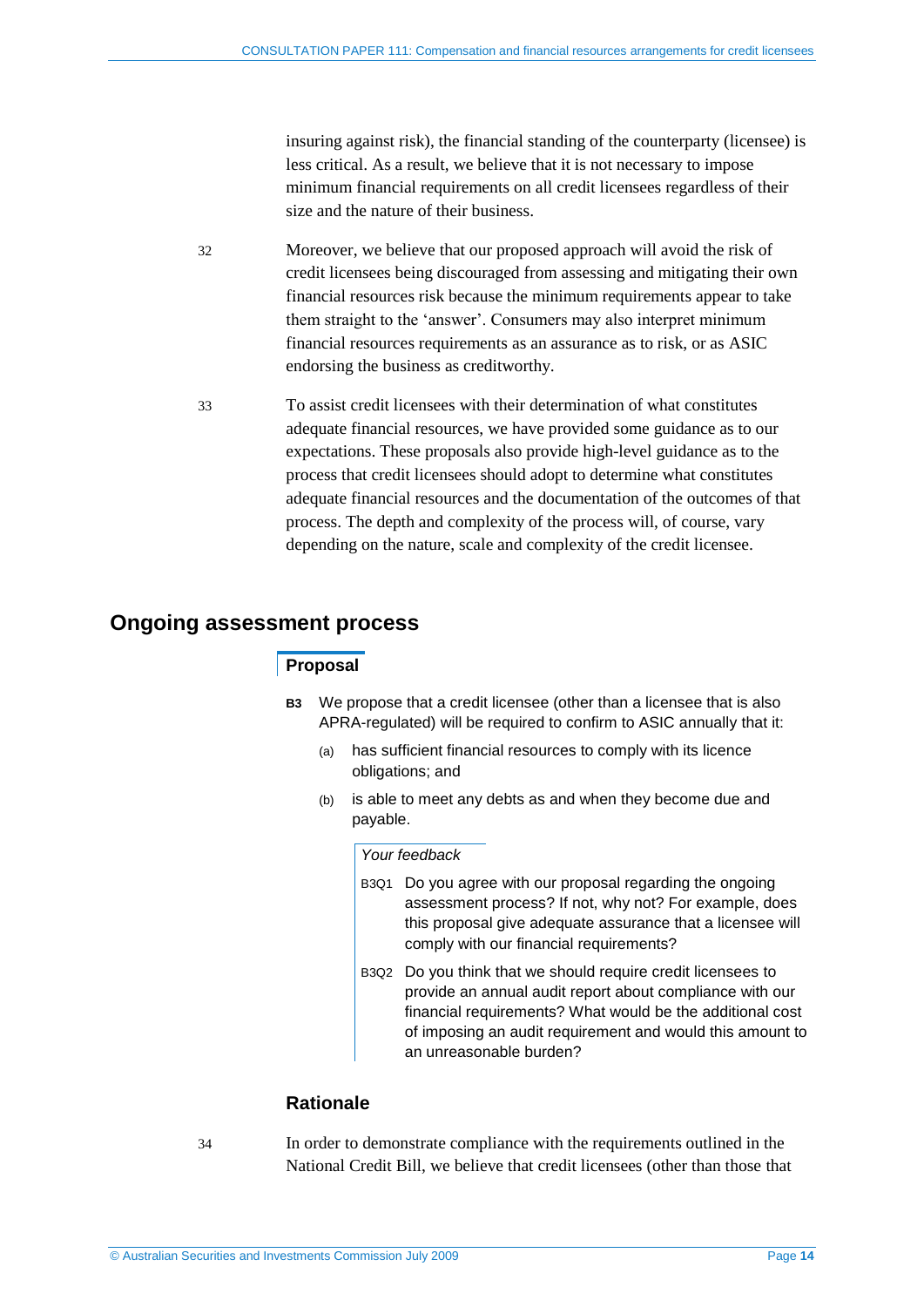are also APRA-regulated) should be able to demonstrate to us why they think they have adequate resources when applying for a licence and at all times thereafter.

- 35 We note the possible additional burden of requiring a credit licensee to provide a statement about compliance with the obligation to maintain adequate financial resources. However, we believe that it is necessary that we receive assurance that a credit licensee is complying with its financial requirements on an ongoing basis.
- 36 It is good business practice for credit licensees to review their financial resources regularly to ensure they continue to be adequate. Credit licensees should review the adequacy of their financial resources in light of any major changes in their business (e.g. if they start providing new services or products or engage more representatives).

## **Licence conditions**

37 In light of the above, we may develop a licence condition for credit licensees (other than those that are also APRA-regulated) confirming that they need to certify to us in writing annually that they have adequate financial resources. Alternatively, this confirmation may form part of the annual compliance certificate: see cl 53 and draft reg 2.2(14). At this stage, we expect the certification to follow a simple standardised form.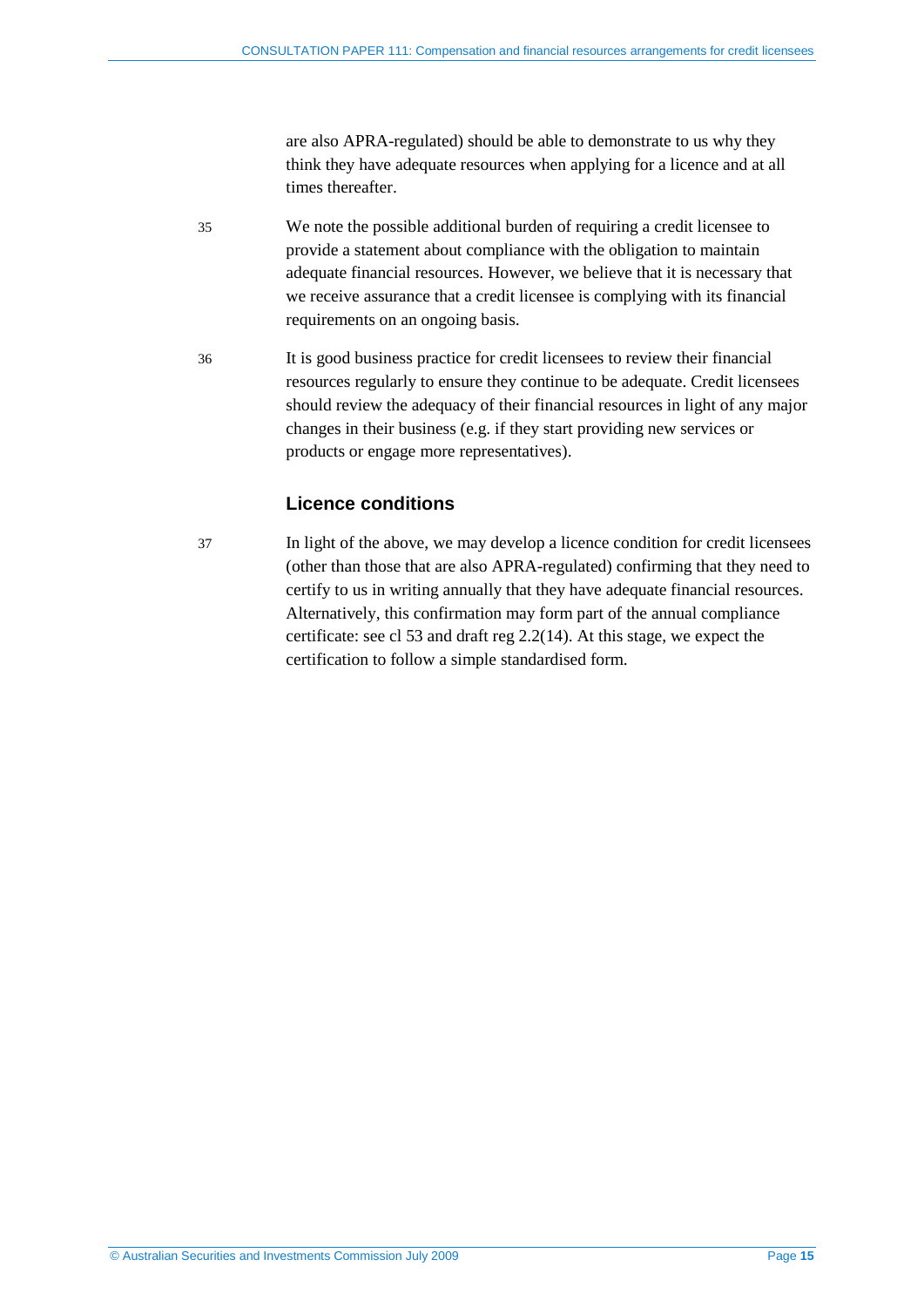## <span id="page-15-0"></span>**C Adequate professional indemnity insurance**

## **Key points**

Whether a PI insurance policy for credit licensees (other than those that are also APRA-regulated) is adequate depends on three factors:

- the amount of the cover (see proposals [C1](#page-16-0)[–C3\)](#page-18-2);
- $\bullet$  the scope of the cover (see proposal [C4\)](#page-20-1); and
- whether the terms and conditions of the cover undermine the overall effect (e.g. by excluding cover for key aspects of the credit licensee's business).

Our proposals expand on each of these factors in more detail.

38 A credit licensee's PI insurance cover will be adequate if it maximises the potential to reduce the risk that a consumer's losses cannot be compensated by a credit licensee. This section of the paper outlines our proposals on what we consider to be an adequate PI insurance policy.

> Note: To ensure consistent requirements for all credit licensees, we will assess any applications for alternative compensation arrangements against the benchmark of adequate PI insurance cover.

39 Whether a particular PI insurance policy is adequate for a credit licensee depends on all of the facts and circumstances of each individual credit licensee, including the nature, scale and complexity of the licensee's business and its other financial resources: see Sectio[n B.](#page-10-0)

## <span id="page-15-1"></span>**Amount of cover**

40 If a PI insurance policy is going to be an effective mechanism for compensating consumer losses, the amount of cover provided must be sufficient. In this context, this means both:

- (a) the 'per claim' limit of liability—that is, the maximum insurance cover for *each* individual claim; and
- (b) the 'in the aggregate' limit of liability—that is, the maximum insurance cover for *all* claims.
- 41 What is an adequate PI insurance policy will differ between individual licensees, and between lenders and non-lenders. More specifically, the National Credit Bill requires ASIC to consider adequacy according to:
	- (a) the extent of the credit activities undertaken by the credit licensee, including the scale of activities undertaken by credit representatives;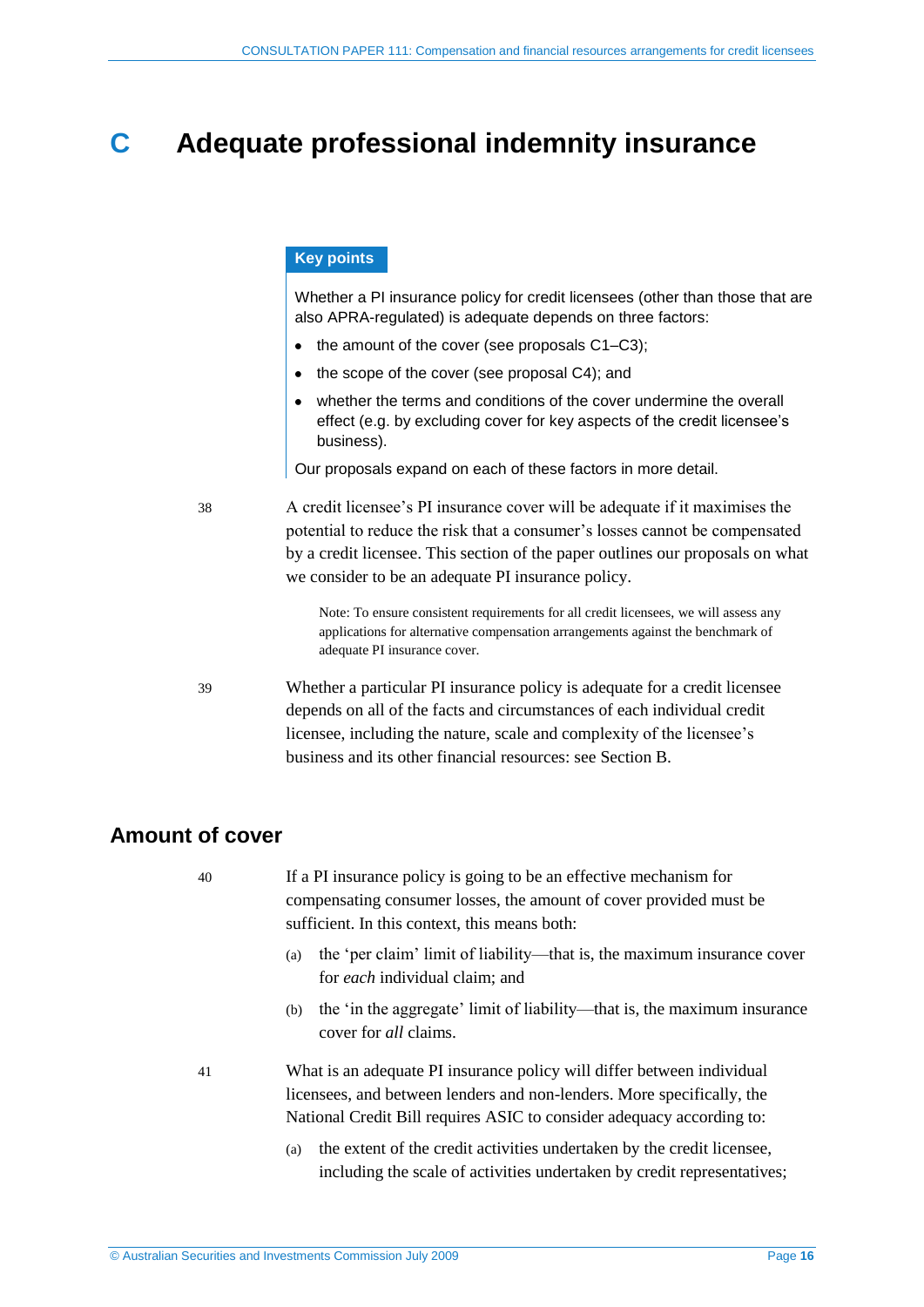- (b) the nature of its business; and
- (c) the likelihood of claims against that credit licensee (see cl  $47(2)$ ).

#### <span id="page-16-0"></span>**Proposal**

- **C1** We propose that:
	- (a) the appropriate measure of a credit licensee's size is the total gross revenue derived from its credit activities that involve dealings with consumers;
	- (b) for **non-lenders**, the minimum cover should be assessed on a sliding scale as follows:
		- (i) a set minimum (e.g. we are seeking your views as to whether \$2 million cover or another amount is appropriate); and
		- (ii) cover should be approximately equivalent to actual or expected revenue from retail credit activities (up to a capped maximum of \$20 million cover);
	- (c) for **lenders**, we do not propose to specify a minimum amount of cover. Instead, the lender must self-assess the amount of PI insurance cover needed for their business, taking into account any assistance they might provide to consumers and the risks that may arise from such activities.

#### *Your feedback*

- C1Q1 Do you agree with our proposals on what is an adequate amount of cover?
- C1Q2 Should ASIC distinguish between lenders and non-lenders as outlined in the proposal? Please give reasons for your views.
- C1Q3 Do you believe that \$2 million is an appropriate minimum level of PI insurance cover for credit licensees (as currently applies to AFS licensees)? Or do you think that different risk considerations apply and a lower limit of \$1 million is appropriate (as currently applies to finance brokers licensed in Western Australia)?
- **C2** We are considering how to best define 'lenders' and 'non-lenders' for the purposes of compensation requirements. Our proposals are either:
	- (a) a straightforward test—that is, licensees who provide credit (whether or not they also conduct any other credit activities) would be considered lenders for the purposes of proposal [C1,](#page-16-0) and all others would be regarded as non-lenders; or
	- (b) a 'primary business test'—that is, licensees whose primary business is providing credit would be considered lenders for the purposes of proposal [C1,](#page-16-0) and all others would be regarded as nonlenders.

*Your feedback*

C2Q1 Which definition of 'lender'/'non-lender' do you prefer and why?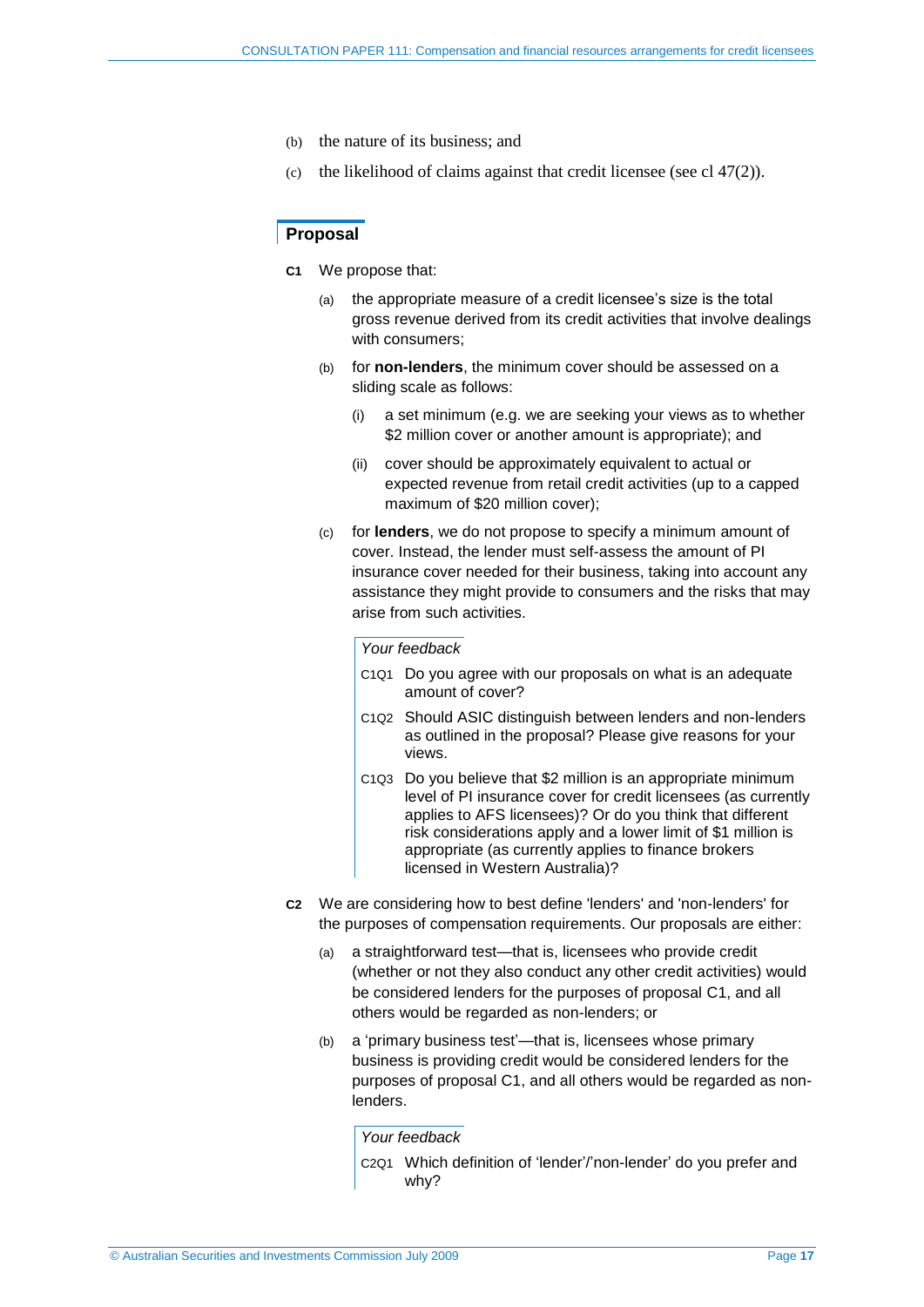C2Q2 Do you think the description of the 'primary business' test is sufficiently clear for you to apply it to your activities? If not, what additional detail do you suggest?

### **Rationale**

- 42 Preliminary discussions with industry representatives indicate that the minimum requirements for the amount of cover employed under RG 126 appear to be a good way to measure credit licensee 'size' for these purposes, and provide a sensible basis for determining the minimum aggregate cover an individual credit licensee should hold. That said, we invite suggestions for alternative way of determining the correct amount of cover for credit **licensees**
- 43 Our experience in administering RG 126 suggests that a sliding scale approach to determining the amount of adequate cover is appropriate to take account of the different business models that credit licensees might adopt. In particular, our experience suggests that smaller entities need minimum cover of at least \$1 million or possibly \$2 million in aggregate, with larger entities needing a larger amount.
- 44 We are aware that finance brokers currently licensed under the Western Australian regime are subject to existing PI insurance requirements. Further, Mortgage & Finance Association of Australia (MFAA) members are required (via their membership) to hold PI insurance of a minimum of \$1 million for any one claim and \$2 million in the aggregate.
- 45 For lenders, any consumer compensation might be able to be offset against the size of the consumer's loan or lease and this makes PI insurance less critical as a compensation mechanism. This will often be the case even if the consumer's complaint arises from the lender's provision of credit assistance rather than the provision of credit. For this reason, we are not proposing to require lenders to hold a specific *amount* of PI insurance. Instead, we expect lenders to:
	- (a) analyse the circumstances in which their engagement in credit activities could expose them to an obligation to compensate consumers in a way other than by reducing the consumer's loan or lease; and
	- (b) obtain PI insurance cover that is adequate to meet this potential exposure.

Note: Both lenders and non-lenders are required to hold 'adequate' PI insurance under the National Credit Bill and draft regulations.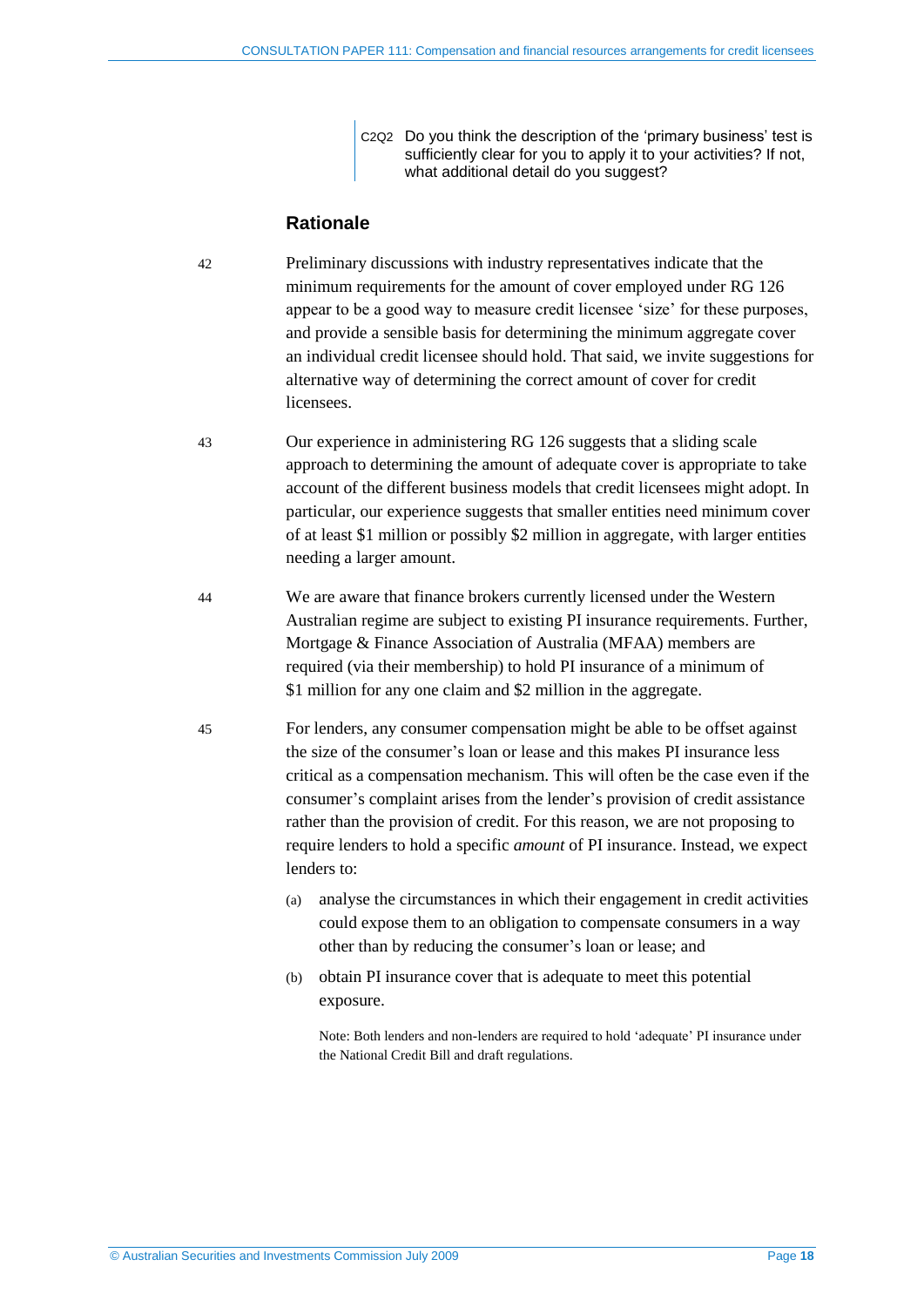## <span id="page-18-0"></span>**Scope of cover**

- 46 Clause 48(1) requires that the compensation arrangements cover loss or damage suffered because of a contravention of an obligation under the National Credit Bill by the credit licensee or its representatives.
- 47 Credit licensees will be subject to broad obligations under the National Credit Bill when it becomes law, including a duty do all things necessary to ensure that the credit activities authorised by the licence are engaged in efficiently, honestly and fairly. Losses caused by negligent, fraudulent or dishonest conduct that amounts to a breach of the National Credit Bill should be covered.

#### <span id="page-18-2"></span>**Proposal**

- **C3** In light of the National Credit Bill and draft Regulations and the objective of the compensation arrangements, we propose the following as key features of an adequate PI insurance policy:
	- (a) it must cover loss or damage suffered by consumers because of breaches of obligations under the National Credit Bill or licence obligations;
	- (b) it must cover breaches by both the credit licensee and its representatives;
	- (c) it must be available to cover compensation awards made by the EDR scheme(s) to which the credit licensee and its representatives belongs; and
	- (d) as far as possible, it must continue to provide access for potential claims that come to light after either the policy expires or the credit licensee ceases business for a reasonable period (e.g. run-off cover or an extended reporting period).

#### <span id="page-18-3"></span>*Your feedback*

- C3Q1 Do you agree with our proposal on what is an adequate *scope* of cover? Please give reasons.
- C3Q2 Do you agree with our proposal that an adequate policy must continue to provide access for potential claims for a reasonable period after the policy expires or the credit licensee ceases business? Please give reasons.
- <span id="page-18-1"></span>48 Our experience in administering RG 126 suggests policies with run-off cover or an extended reporting period are not always readily available for all licensees: see proposal [C3\(d\).](#page-18-3) However, we expect licensees to take reasonable steps to obtain cover with this feature.
-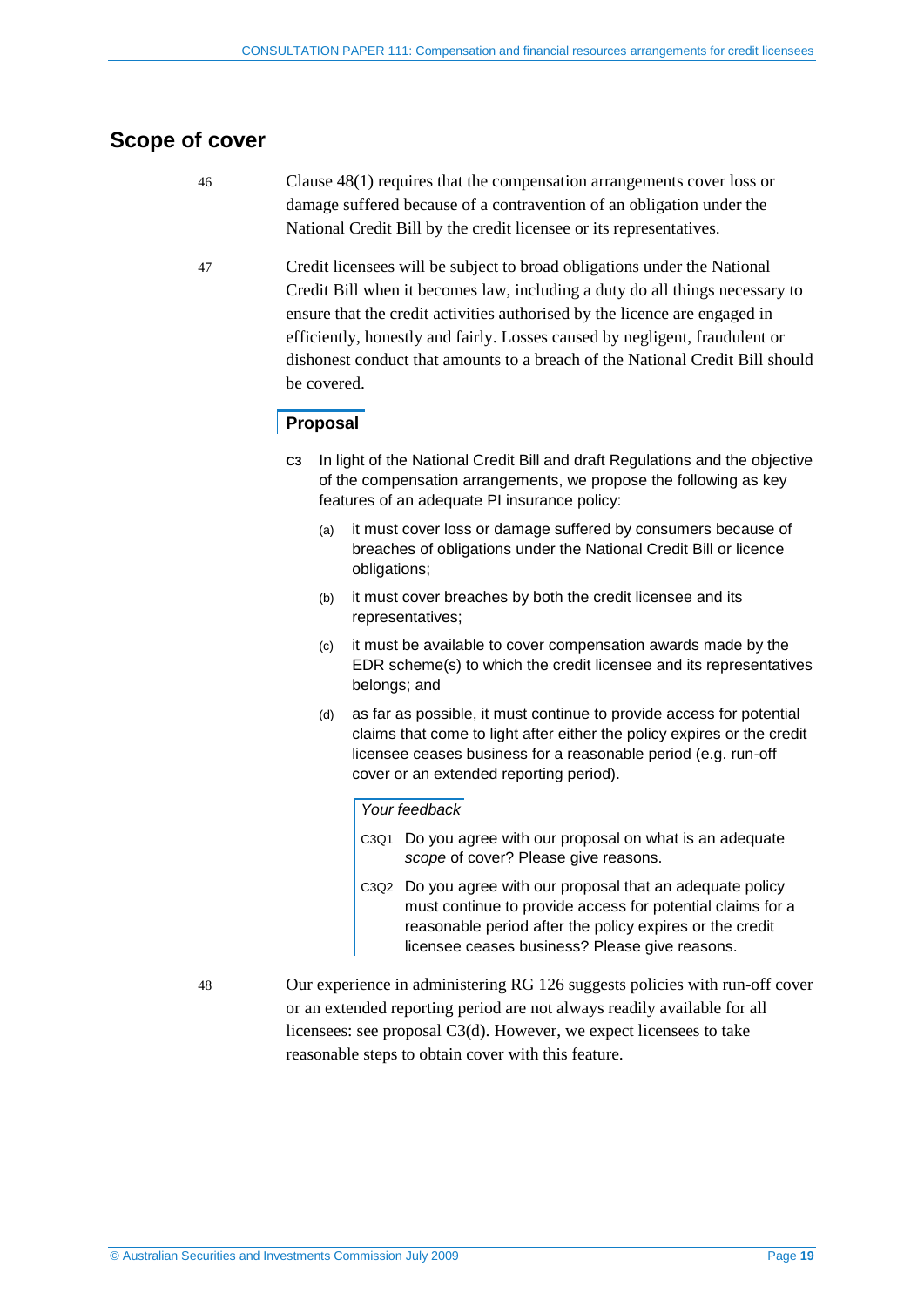## **Exclusions, excesses and deductibles**

### **Exclusions**

- 49 Exclusions in a PI insurance policy that impact on the credit licensee's ability to compensate consumer losses will ordinarily make that policy inadequate, especially exclusions that relate directly to the minimum scope of cover outlined above. For example, exclusions relating to breaches of the National Credit Bill and the regulations would be considered as not meeting the purpose of the compensation requirements.
- 50 More specifically, we consider exclusions dealing with the following to be significant:
	- (a) EDR scheme awards and awards made by the Federal Court under the proposed small claims (i.e. up to \$40,000) jurisdiction;
	- (b) loss caused by the conduct of representatives;
	- (c) fraud and dishonesty by agents and representatives; and
	- (d) claims for misrepresentations about services.

### **Excesses and deductibles**

51 Excesses and deductibles are common features of PI insurance policies currently in the market; a high excess or deductible might have the effect of the credit licensee having to draw heavily on their financial resources before being able to draw on the policy to meet a consumer's claim for compensation. Credit licensees should ensure that they are able to cover excesses out of their own funds otherwise their PI policy is unlikely to be adequate.

## <span id="page-19-0"></span>**Who can provide the cover?**

52 Our experience in administering RG 126 shows how important it is that licensees hold PI insurance cover only from financially sound and well regulated insurers. As such, we believe that only APRA-regulated general insurers and certain exempt foreign insurers are able to provide adequate cover. This does not prevent credit licensees from seeking ASIC approval of alternative arrangements from bodies other than these. Such arrangements are discussed further in Section [D.](#page-25-0)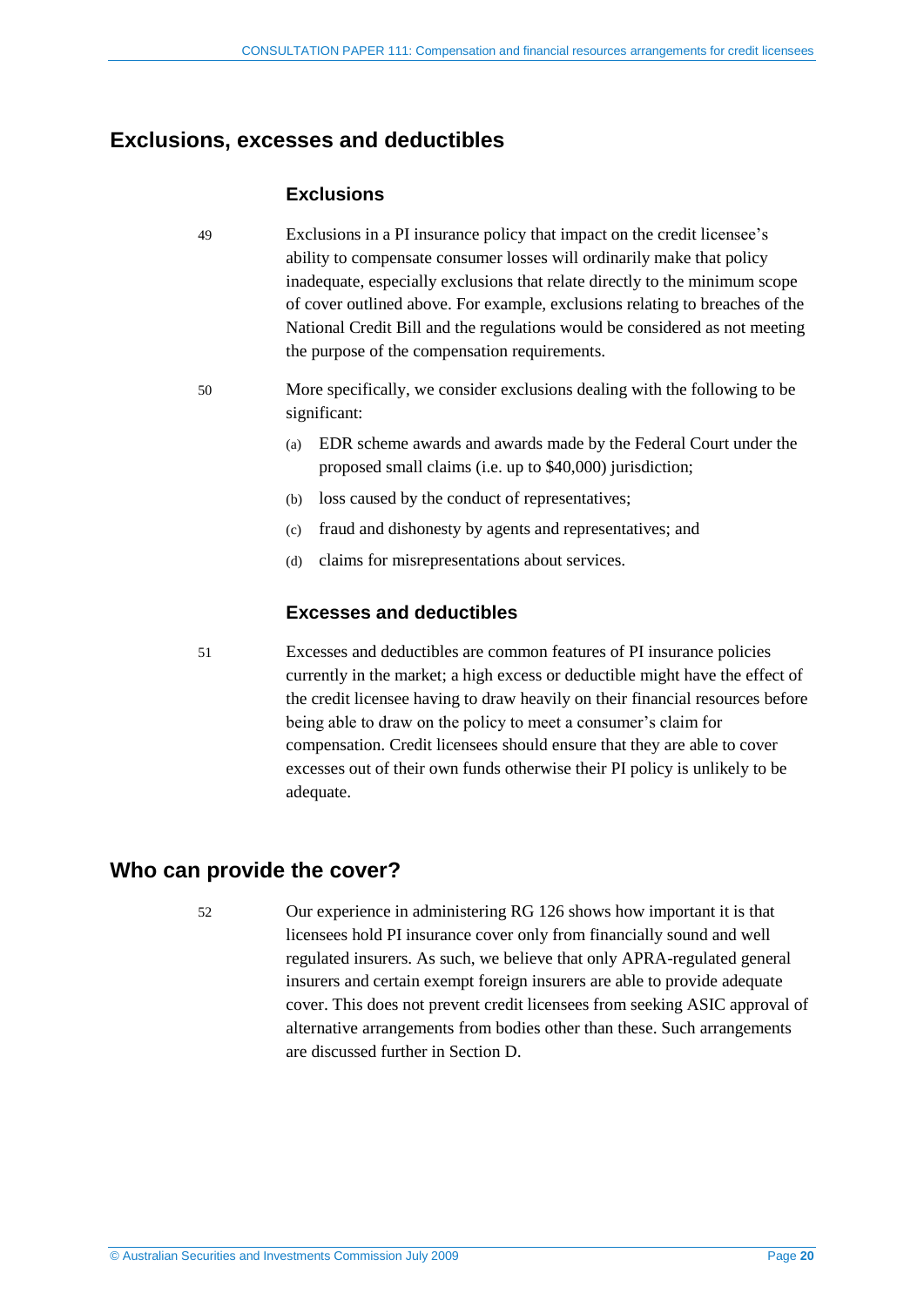## <span id="page-20-1"></span>**Proposal**

**C4** We propose that PI insurance cover must be provided by an insurer regulated by APRA under the *Insurance Act 1973* or exempted under that Act.

Note: See Sectio[n D](#page-25-0) for our proposals about alternative arrangements.

#### *Your feedback*

C4Q1 Should anyone other than an APRA-regulated insurer or limited direct offshore foreign insurers be able to provide PI insurance cover for the purposes of the compensation requirements for credit licensees? Please give reasons.

## <span id="page-20-0"></span>**Process for obtaining cover**

- 53 Notwithstanding the PI insurance requirements proposed in this paper, credit licensees should undertake their own analysis of what is adequate PI insurance cover for them. Some credit licensees might find it helpful to engage external consultants, actuaries, brokers or advisers to undertake a risk assessment of their business and provide advice on the amount and type of cover that they should obtain.
- 54 Whether or not a credit licensee already has PI insurance cover in place upon the commencement of the legislation, ASIC will not formally 'approve' a credit licensee's PI insurance arrangements.

#### **Initial assessment process**

- 55 Under draft reg 2.5, a credit licensee must determine whether its PI insurance cover is adequate having regard to:
	- (a) its membership of an external dispute resolution (EDR) scheme or schemes (including those schemes of which its credit representatives are members), taking account of the maximum liability that has, realistically, some potential to arise in connection with any particular claim against the licensee and all claims in respect of which the licensee could be found to be liable; and
	- (b) relevant considerations of the credit activities carried out by the licensee, including:
		- (i) the volume of business;
		- (ii) the number and kind of clients;
		- (iii) the kind or kinds of business; and
		- (iv) the number of representatives.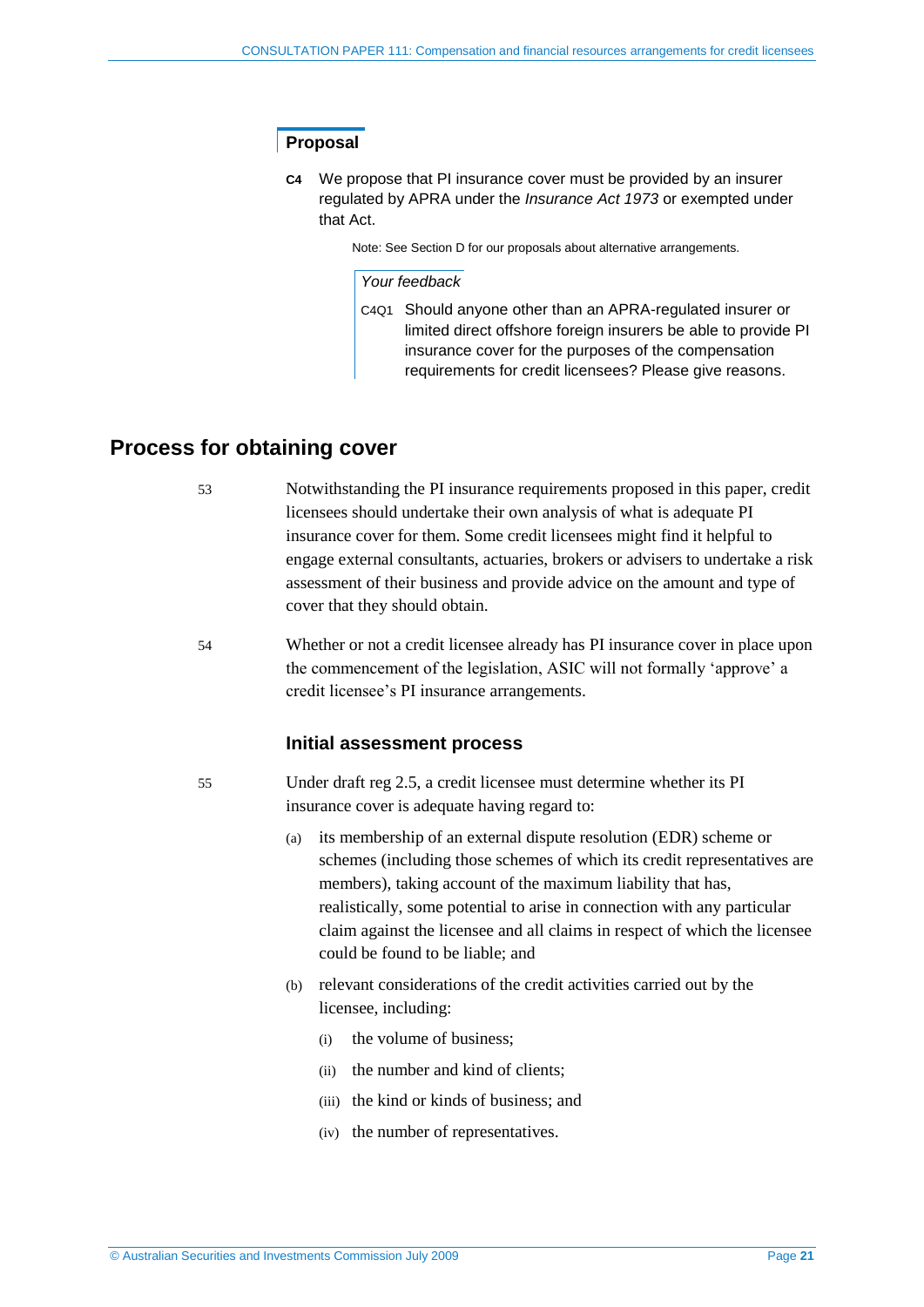56 The list of factors in draft reg 2.5 is not an exhaustive list of the factors credit licensees need to take into account in assessing what PI insurance cover is adequate in their circumstances. Terms of the insurance policy itself are also vital in determining whether the cover complies with the obligations under cl 48 and draft reg 2.5.

### **Proposal**

**C5** We propose that credit licensees go through the process outlined in [Table 1](#page-21-0) to determine what will be adequate PI insurance for them. [Table 2](#page-22-0) lists key questions we propose credit licensees ask when determining whether a particular policy is adequate.

#### *Your feedback*

- C5Q1 Are the steps in [Table 1](#page-21-0) and questions in [Table 2](#page-22-0) helpful for licensees to consider in assessing what is adequate cover? Are there any other processes or procedures that you follow when obtaining and maintaining PI insurance that ASIC should discuss in its policy?
- C5Q2 Is the guidance in this section of the paper likely to directly result in any increase in your compliance costs? Please give details, including figures and reasons.

#### <span id="page-21-0"></span>**Table 1: Initial assessment process**

| Step 1 | Assess the business: including claims history, level of business and risk management<br>procedures (including proposed changes to the business)                                                                                         |
|--------|-----------------------------------------------------------------------------------------------------------------------------------------------------------------------------------------------------------------------------------------|
| Step 2 | Assess potential liability: we suggest that credit licensees can determine 'the maximum<br>liability that has, realistically, some potential to arise' under draft reg 2.5 by making a<br>reasonable estimate of the following factors: |
|        | • the maximum exposure to a single client ('worst case scenario');                                                                                                                                                                      |
|        | • the number of claims that could arise from a single event (potential for multiple<br>claims); and                                                                                                                                     |
|        | • the number of claims that might be expected during the policy period.                                                                                                                                                                 |
| Step 3 | Ask insurers or insurance brokers for a list of key policy features, exclusions and<br>available extensions (based on full disclosure of the information the licensee has<br>assembled under Steps 1 and 2).                            |
| Step 4 | Consider whether the amount and scope of cover is adequate in light of the features<br>identified in Section C of this paper.                                                                                                           |
| Step 5 | Review the policy by asking a series of questions (outlined in Table 2) as to the<br>adequacy of the cover.                                                                                                                             |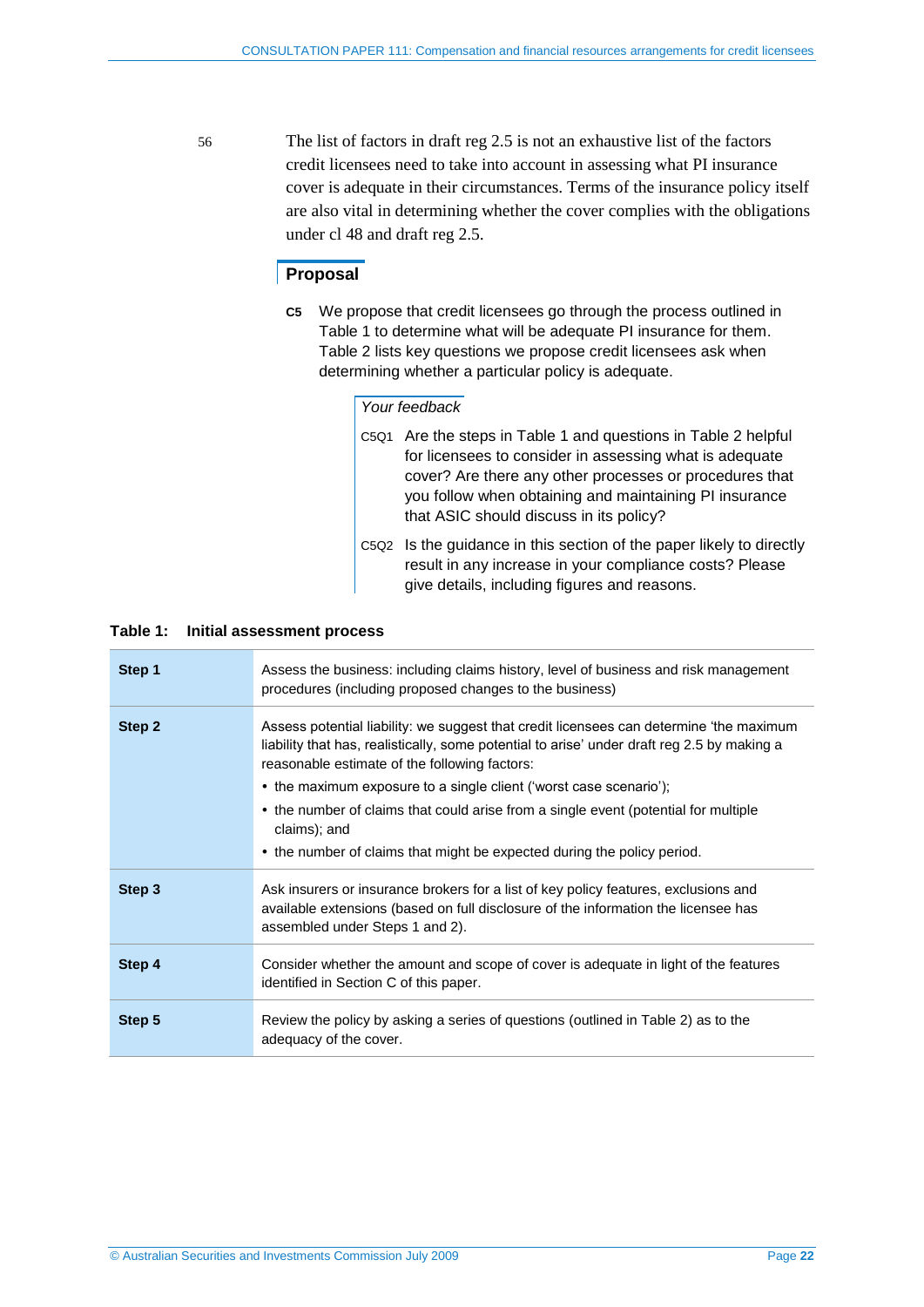<span id="page-22-0"></span>

| <b>Policy features</b>           | <b>Questions to ask</b>                                                                                                                                                                                                                                                                                                                                                                                                                                                                                                                                                                                                                                                                                              |
|----------------------------------|----------------------------------------------------------------------------------------------------------------------------------------------------------------------------------------------------------------------------------------------------------------------------------------------------------------------------------------------------------------------------------------------------------------------------------------------------------------------------------------------------------------------------------------------------------------------------------------------------------------------------------------------------------------------------------------------------------------------|
| Scope of cover and<br>extensions | Does the policy cover:<br>• losses from breaches of the National Credit Bill by the credit licensee and its<br>representatives?<br>• negligence and other common law claims generally?<br>• fraud and dishonest conduct by agents and representatives?<br>• EDR scheme awards relating both to the credit licensee and all of its<br>representatives? Does it cover agreed decisions reached through the EDR<br>scheme conciliation process?                                                                                                                                                                                                                                                                         |
| <b>Amount of cover</b>           | Does the policy have an adequate level of indemnity to cover a reasonable estimate<br>of consumer losses?<br>Is the level of indemnity adequate to cover claims brought both inside and outside<br>EDR schemes?<br>Does the level of indemnity cover claims relating to losses for which a credit licence<br>is not required? This is important as these claims can reduce the amount of cover<br>available for claims that are made by consumers, meaning the licensee might need<br>to increase the level of cover to take account of this. Are defence costs covered<br>separately from the amount of indemnity cover?                                                                                            |
|                                  | Does the policy provide for automatic reinstatement? This means that if the limit of<br>the policy is exhausted before the end of the policy period, the credit licensee can<br>pay a new premium so that the limit of indemnity is reinstated for the balance of the<br>period to cover any new claims that might arise before the policy is renewed.<br>Does the business carry a higher risk of claims or is it exposed to a higher volume of<br>claims and therefore requires a larger amount of PI insurance cover?<br>Have weaknesses been identified in your compliance systems, such as a high<br>number of claims or high-risk products/practices, which might mean a higher level of<br>cover is required? |
| Excess/<br>deductibles           | Is the excess at a level that the business can confidently sustain as an uninsured<br>loss taking into account the credit licensee's financial resources?                                                                                                                                                                                                                                                                                                                                                                                                                                                                                                                                                            |
| <b>Exclusions</b>                | What are the exclusions from cover? Are the exclusions significant? Does the credit<br>licensee have sufficient financial resources to cover these exclusions?                                                                                                                                                                                                                                                                                                                                                                                                                                                                                                                                                       |
| <b>Approved product list</b>     | Is cover limited to services provided in relation to an agreed list of products?                                                                                                                                                                                                                                                                                                                                                                                                                                                                                                                                                                                                                                     |
| Who is covered?                  | Does the policy cover the credit licensee and all of its representatives? This can be<br>under the primary policy or under a separate policy under which the credit licensee<br>has a right of indemnity.<br>Are there many representatives and are they geographically dispersed? If so, the<br>limit of indemnity might need to be appropriately higher to manage this risk.                                                                                                                                                                                                                                                                                                                                       |
| <b>Retroactive cover</b>         | If the credit licensee had a previous PI insurance policy prior to being licensed, does<br>the new policy provide retroactive cover from the date of expiration of the previous<br>policy?                                                                                                                                                                                                                                                                                                                                                                                                                                                                                                                           |
| 'Run-off' cover                  | Does the policy provide run-off cover or an extended reporting period? If so, for how<br>long?                                                                                                                                                                                                                                                                                                                                                                                                                                                                                                                                                                                                                       |

## **Table 2: Key questions for credit licensees**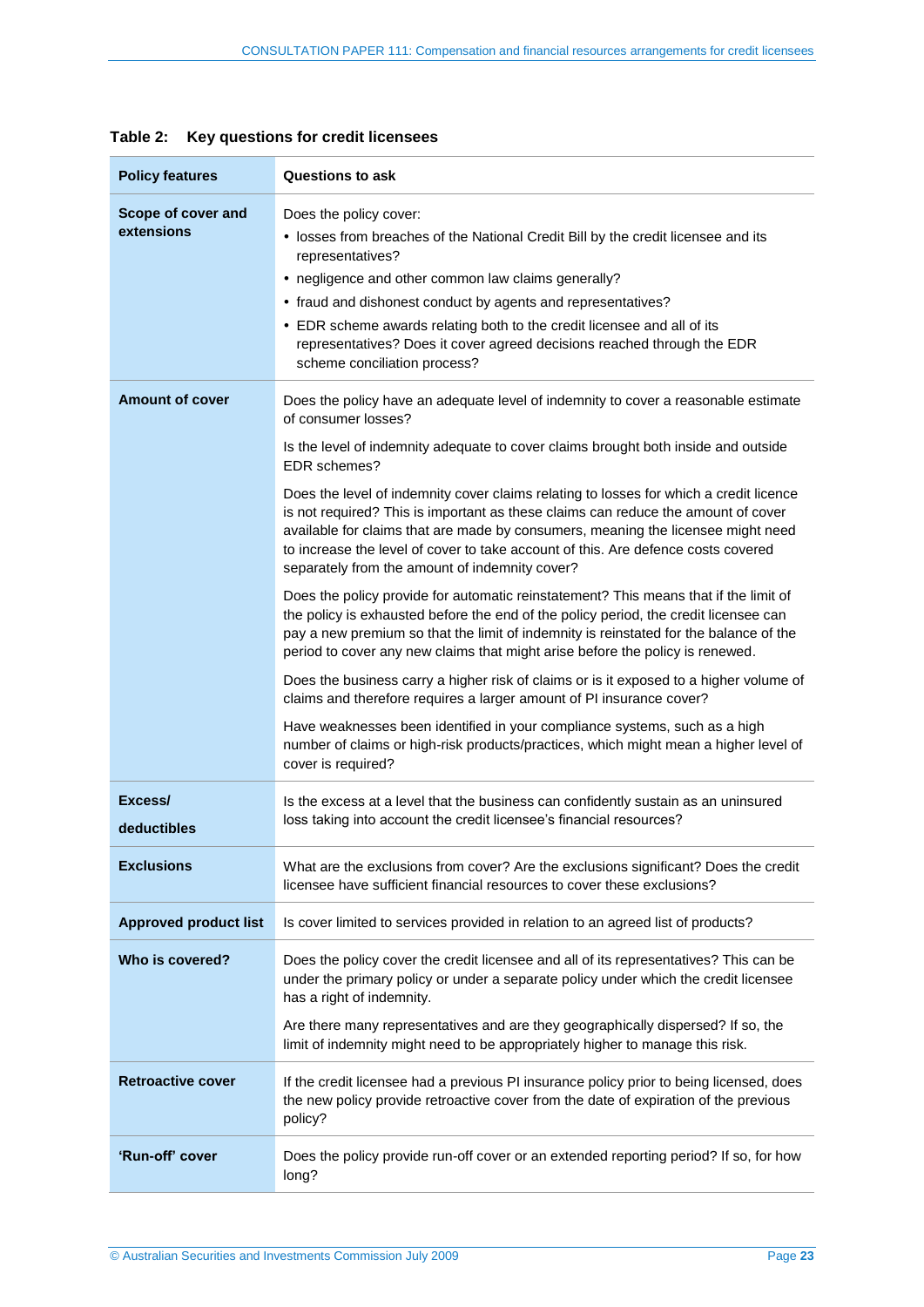#### **Ongoing assessment process**

57 We expect that credit licensees will review their PI insurance or other compensation arrangements at least annually to ensure they continue to be adequate (e.g. when the existing policy is up for renewal). Credit licensees should also review the adequacy of their compensation arrangements in light of any major changes in their business (e.g. if they start providing new services or products or engage more representatives).

### **Compliance systems**

58 We expect credit licensees will ensure that a senior person is accountable for ensuring that their PI insurance policy is renewed when required, that premiums are paid on time and that their policy or other compensation arrangements continue to be adequate. Credit licensees will need to make provision in their internal dispute resolution systems for ensuring that claims that are brought to their attention are promptly notified to insurers.

## **Licence conditions**

<span id="page-23-0"></span>59 We may develop a licence condition for credit licensees (other than those that are also APRA-regulated) confirming that they need to obtain PI insurance that is adequate in terms of its amount, scope, and other terms and conditions.

## **New licensees**

- 60 Applicants for a credit licence will need to confirm in their application that they have:
	- (a) adequate compensation arrangements in place; or
	- (b) a process to ensure that they will have adequate compensation arrangements in place when their credit licence takes effect.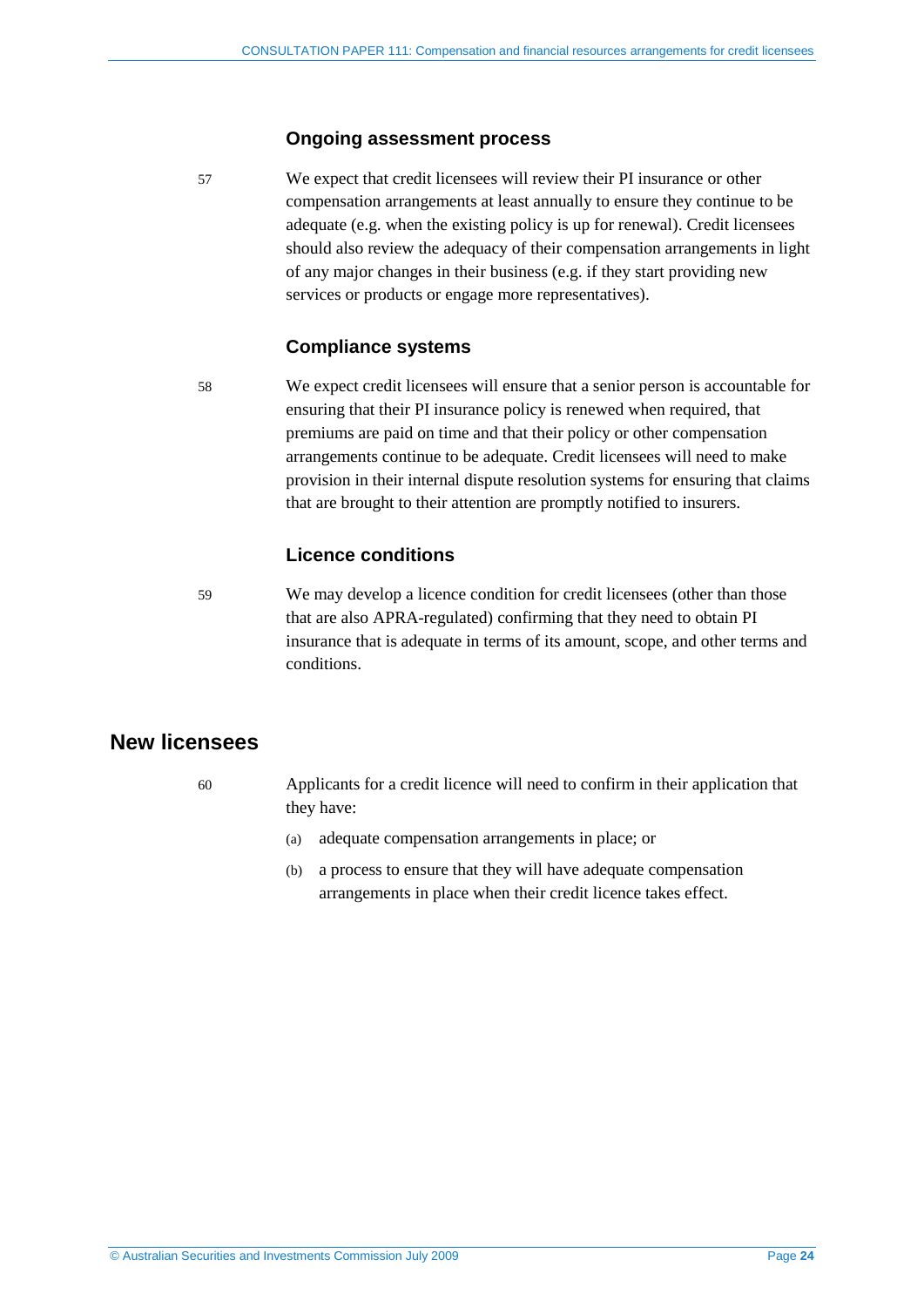## **Proposal**

- **C6** We propose to ask applicants for a credit licence questions about:
	- (a) the insurer and the type and level of PI insurance cover they have in place;
	- (b) the scope of cover and whether the policy covers claims relating to all the products that the credit licensee wishes to provide under the licence; and
	- (c) whether the PI insurance policy contains the important policy features that are outlined in Section [C](#page-15-0) of this paper.

#### *Your feedback*

C6Q1 Are there any practical problems with requesting this information?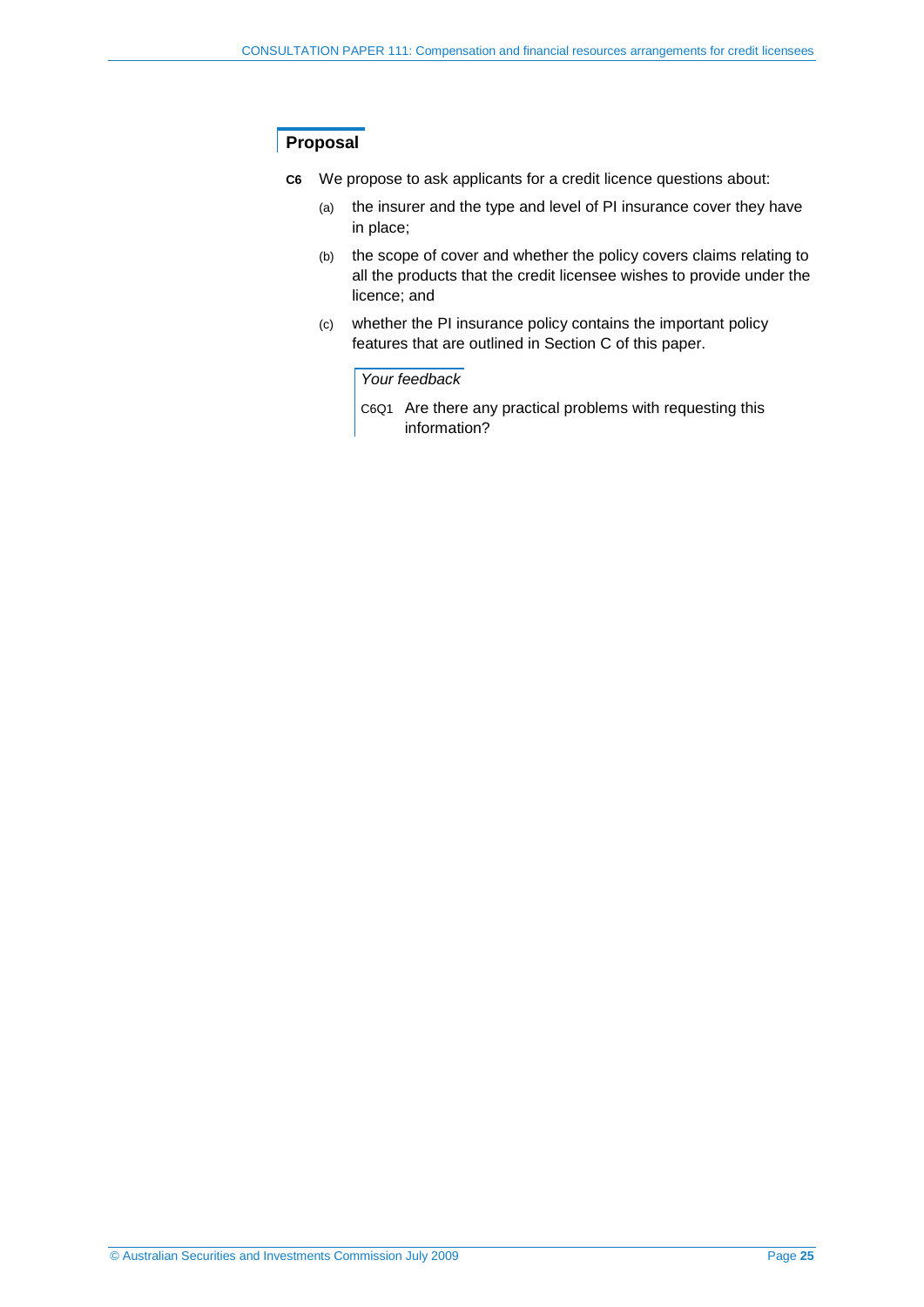## <span id="page-25-0"></span>**D Alternative arrangements and exemptions**

#### **Key points**

Credit licensees wishing to apply for ASIC approval of alternative compensation arrangements under cl 48(2) will need to lodge an application for approval.

Applications for approval of alternative arrangements will be assessed on a case-by-case basis.

Some APRA-regulated entities that are also credit licensees are to be exempt from the requirement to hold PI insurance.

Subsidiaries of some APRA-regulated entities that are also credit licensees may also be exempt from the requirement to hold PI insurance where they have an ASIC-approved guarantee from the APRA-regulated entity.

Our proposals about how we will assess these applications are discussed in this section.

## <span id="page-25-1"></span>**Applying for approval of alternative arrangements**

- 61 We propose that credit licence applicants will be asked on their licence application whether they are going to seek ASIC approval for compensation arrangements other than PI insurance. Applicants should apply for approval of their alternative arrangements as part of their licence application process. Some examples of hypothetical alternative arrangements are provided at [Table 3.](#page-26-0) These are examples only and we propose assessing applications for alternative arrangements on a case-by-case basis. By including these examples in the table, we make no statement as to whether arrangements of this kind would always constitute 'adequate' compensation arrangements or would be approved by ASIC in any particular circumstance or for any given credit licensee.
- 62 This approach mirrors that applied under RG 126 for AFS licensees seeking to use alternative arrangements instead of holding adequate PI insurance cover. We believe that this process has merit in light of our experience in administering RG 126 to date.
- 63 We propose that an application for ASIC approval of alternative compensation arrangements should address the following issues:
	- (a) whether more than one credit licensee will be covered by the arrangements and, if so, who they are. This will apply where the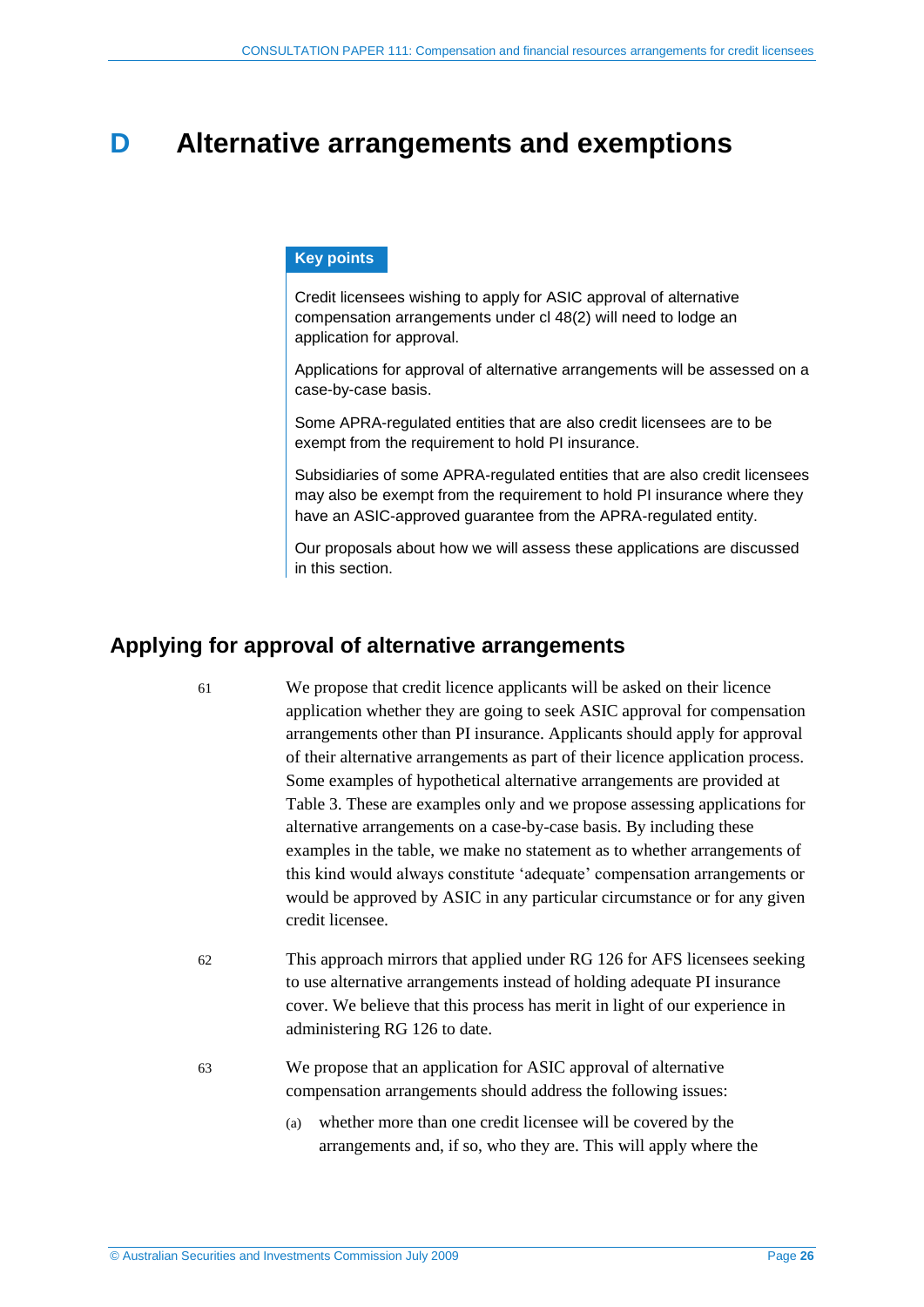arrangements over a group of related credit licensees or an industry sector or other sub-group of licensees;

- (b) how the arrangements meet the criteria for assessing adequate PI insurance (see Sectio[n C\)](#page-15-0);
- (c) any benefits, risks or costs to consumers arising from the credit licensees using these arrangements rather than PI insurance; and
- (d) any circumstances particular to the credit licensee or the industry sector which make these arrangements more appropriate than PI insurance.
- 64 We will assess each application on its merits. We will give priority to group applications, for example, where they apply to an industry sector or subsector.
- 65 Should a credit licensee with high levels of financial resources wish to 'selfinsure' (i.e. cover the cost of claims using their own available financial resources), we will assess these arrangements using the same process as for other arrangements.

#### <span id="page-26-0"></span>**Table 3: Examples of hypothetical alternative arrangements (subject to case-by-case approval)**

| Industry member fund                | Alternative arrangements proposed by an industry body may be approved by<br>ASIC. For example, an industry body's members might wish to set up a<br>compensation fund supported by compulsory levies of members.                                                                                                                                                                                                                                                             |
|-------------------------------------|------------------------------------------------------------------------------------------------------------------------------------------------------------------------------------------------------------------------------------------------------------------------------------------------------------------------------------------------------------------------------------------------------------------------------------------------------------------------------|
|                                     | This could be in addition to PI insurance (i.e. to compensate clients where a<br>member's insurance is inadequate or they cease trading or become insolvent) or<br>instead of PI insurance. Approval of a fund would depend on the amount of<br>compensation that would be available for clients and the circumstances in which<br>the fund would compensate clients.                                                                                                        |
|                                     | We encourage industry bodies to consider whether an alternative arrangement is<br>appropriate for their members and we are keen to discuss any such<br>arrangements further with them.                                                                                                                                                                                                                                                                                       |
| Self-insurance                      | Some very highly capitalised credit licensees might take a self-insurance<br>approach (i.e. to completely replace PI insurance). This might be appropriate for<br>credit licensees that are so substantial that failure to pay claims is very unlikely.<br>This is akin to the exemption proposed for some APRA-regulated entities.<br>We think that only credit licensees that are very highly capitalised will find this an<br>adequate alternative to PI insurance cover. |
| <b>Discretionary mutual</b><br>fund | Discretionary mutual funds (DMFs) are entities that offer 'discretionary cover'—<br>that is, an insurance-like product that may involve an obligation on the DMF to<br>consider meeting a claim made on it, but gives the DMF a discretion as to<br>whether it will pay the claim. A DMF may be a trust, mutual, company limited by<br>guarantee or other structure.                                                                                                         |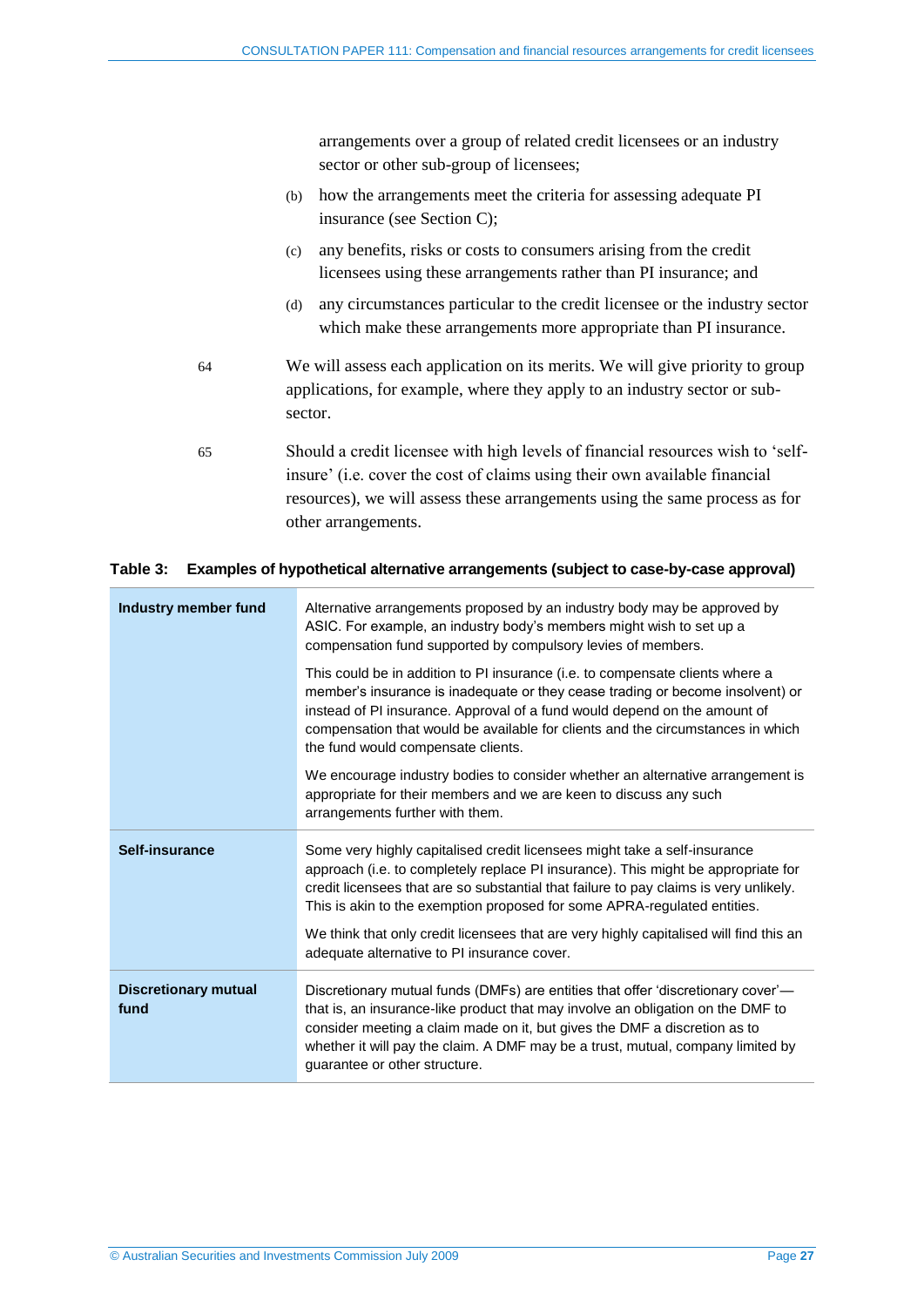| <b>Security bond</b> | A security bond is a performance bond issued by:<br>• an Australian authorised-deposit taking institution authorised under the                                                                          |
|----------------------|---------------------------------------------------------------------------------------------------------------------------------------------------------------------------------------------------------|
|                      | Banking Act 1959;<br>• a general insurance company authorised under the <i>Insurance Act 1973</i> ; or<br>• a state government insurance office,                                                        |
|                      | where the purpose of the deposit is to compensate clients who have suffered a<br>pecuniary loss due to the failure of the credit licensee to carry on its credit<br>activities adequately and properly. |
|                      |                                                                                                                                                                                                         |

66 Our policy on relief applications is set out in Regulatory Guide 51 *Applications for relief* (RG 51). In addition to this policy, we will also consider the intention behind the introduction of cl 48, which is that all credit licensees have arrangements to minimise the risk that consumer losses cannot be compensated. On this basis, it is unlikely that we would grant relief from the requirements in cl 48 and draft reg 2.5.

## <span id="page-27-0"></span>**Assessment criteria for applications**

| 67 |     | Under draft reg 2.5, when deciding whether to approve alternative<br>compensation arrangements, we will be required to have regard to:                                                                                                                   |
|----|-----|----------------------------------------------------------------------------------------------------------------------------------------------------------------------------------------------------------------------------------------------------------|
|    | (a) | the nature of the credit activities undertaken; and                                                                                                                                                                                                      |
|    | (b) | whether the arrangements provide cover after the credit licensee ceases<br>the business and, if so, for how long.                                                                                                                                        |
| 68 |     | The regulation also explicitly requires us to take into account the factors we<br>use to assess adequacy of PI insurance when approving alternative<br>arrangements. This means that alternative arrangements must also be<br>adequate having regard to: |
|    | (a) | the credit licensee's membership of an EDR scheme (including the<br>schemes of which the licensee's credit representatives are members) or<br>schemes taking into account the maximum liability that has,<br>realistically, some potential to arise;     |
|    | (b) | the volume of business;                                                                                                                                                                                                                                  |
|    | (c) | the number and kind of clients;                                                                                                                                                                                                                          |
|    | (d) | the kind or kinds of business; and                                                                                                                                                                                                                       |
|    | (e) | the number of representatives.                                                                                                                                                                                                                           |
| 69 |     | When individual credit licensees ask us to approve alternative arrangements,<br>we propose that they follow the steps outlined in Table 2 and to share the                                                                                               |

we propose that they follow the steps outlined in [Table 2](#page-22-0) and to share the outcome of their calculations with us. This is to help us evaluate whether the alternative arrangements are adequate. If the credit licensee is unable to demonstrate that its proposed alternative arrangement can confidently cover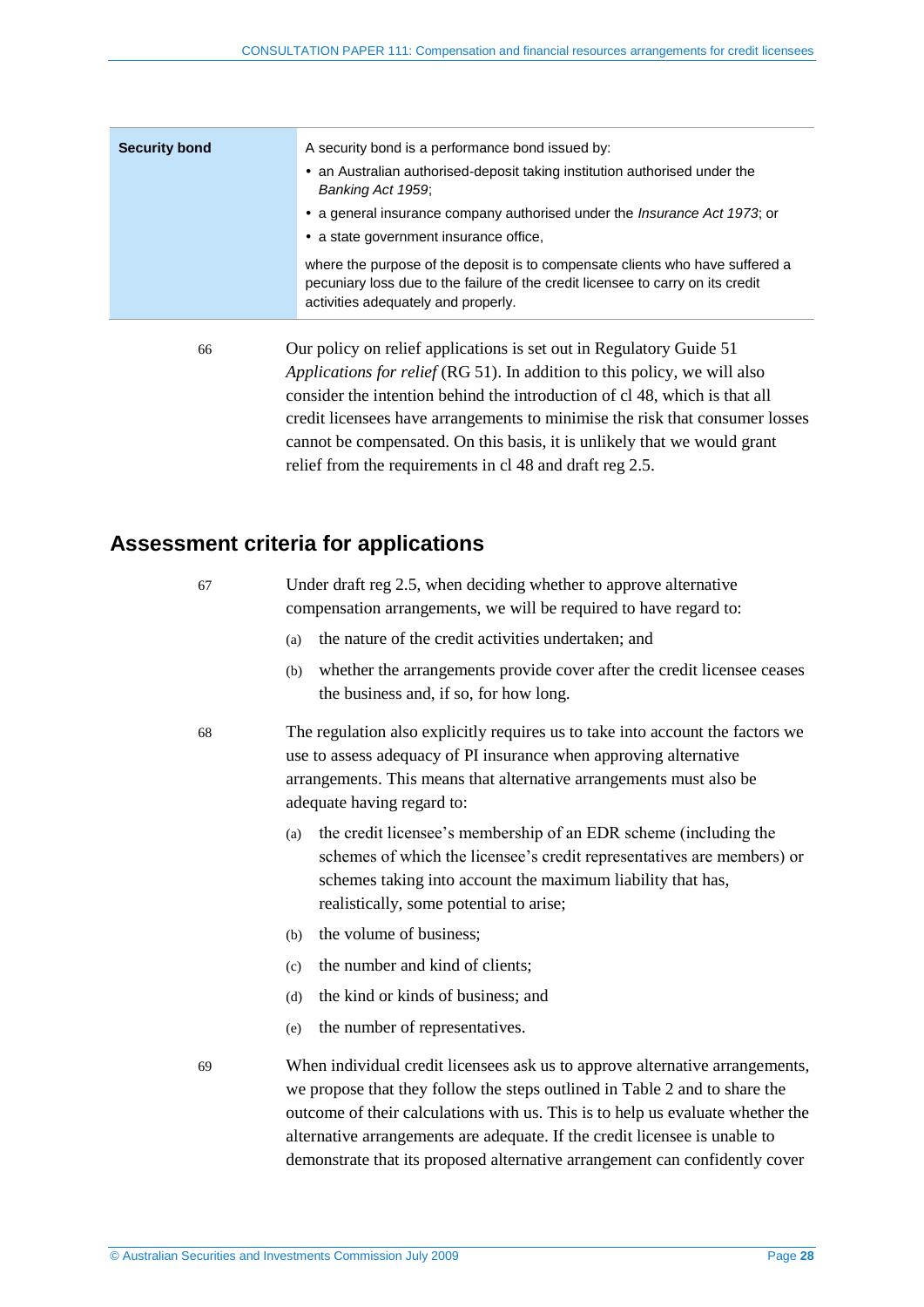the estimated exposure (as confirmed by an external expert, such as an auditor or an actuary), the arrangement is unlikely to be approved by ASIC.

<span id="page-28-0"></span>70 When a lender approaches us seeking approval of an alternative arrangement, we will consider whether any proposals put to us will achieve the legislative objective of compensating losses of consumers on their merits.

### **Proposal**

- **D1** We propose to assess applications for alternative arrangements by comparing them to PI insurance arrangements to ensure that credit licensees and their clients have comparable protection where alternative arrangements are used in lieu of PI insurance.
	- (a) For non-lenders, we propose to approve alternative arrangements only where they provide no less protection than adequate PI insurance cover.
	- (b) For lenders, we will consider each proposed alternative arrangement on its merits and against the compensation needs of the credit activities of that licensee.

#### *Your feedback*

- D1Q1 Do you agree with our approach to assessing alternative arrangements? Please give reasons.
- D1Q2 Are there other alternative arrangements you might consider using in place of PI insurance cover? Please provide details.

## **Licensees exempt under the Regulations**

71 The draft regulations provide that certain credit licensees will be exempt from the compensation requirements. This applies to general insurance companies, life insurance companies and ADIs regulated by APRA that also undertake credit activities.

## **APRA-regulated institution provided guarantees**

<span id="page-28-1"></span>72 Credit licensees that are related to any APRA-regulated institution (i.e. ADIs, general insurance companies and life insurance companies) are also exempt where they have a guarantee by the APRA-regulated institution that has been approved by ASIC.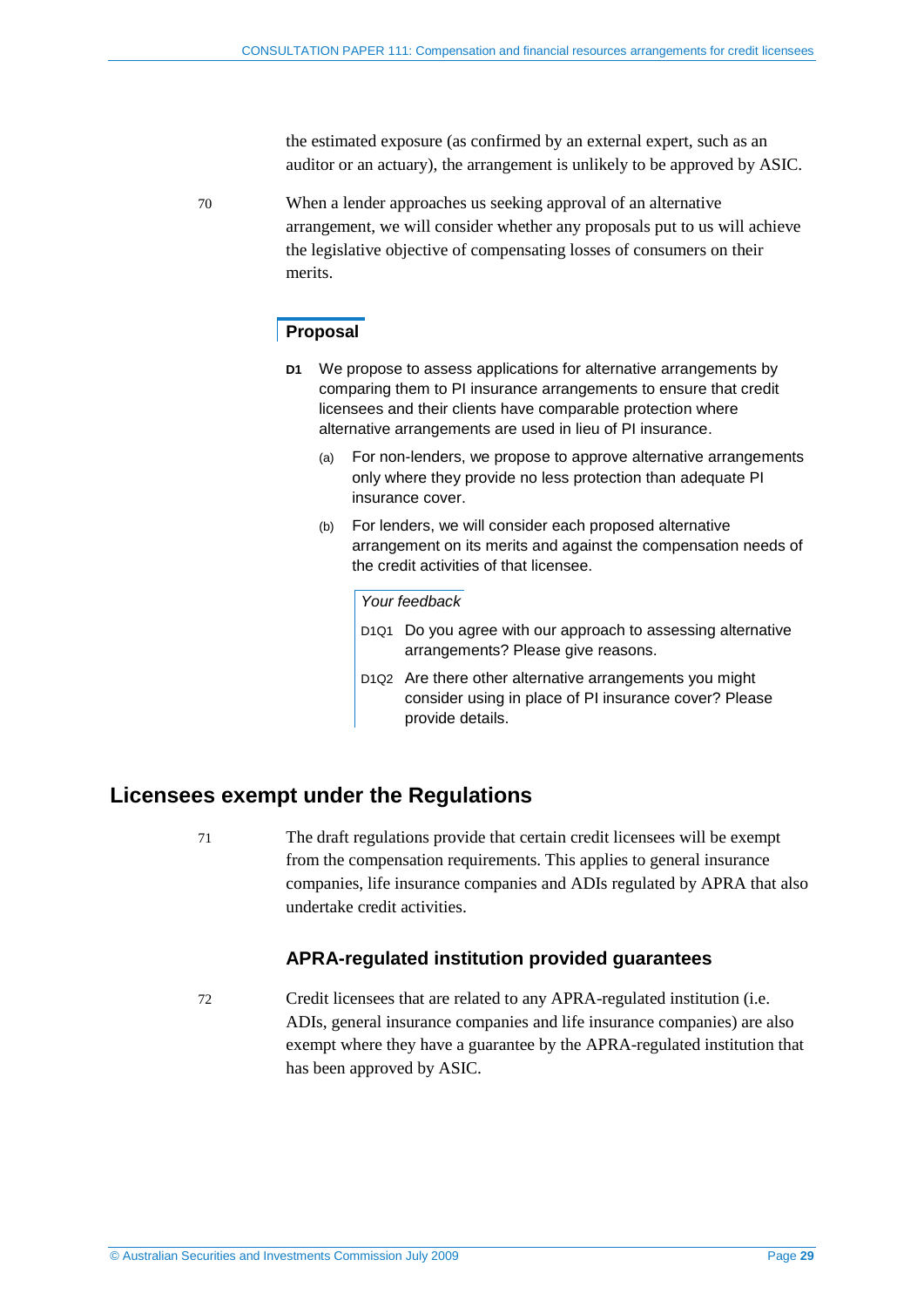## **Proposal**

**D2** We propose to approve guarantees only where they provide no less protection than adequate PI insurance cover: see draft reg 2.5.

#### *Your feedback*

- D2Q1 Do you agree with our proposal on approved guarantees? Please give reasons.
- D2Q2 We understand that APRA may treat such guarantees as a form of capital support. Taking this into consideration, to what extent do you think that this exemption is likely to be used?

#### **Rationale**

73 In considering whether to approve a guarantee of this nature, we will consider the same factors outlined in Section [C](#page-15-0) in relation to the adequacy of PI insurance. APRA-regulated entities are permitted to give guarantees that are limited in time and amount and we have no in-principle objection to such limits in guarantees put to us for approval (assuming, of course, that the limits are appropriate in the circumstances).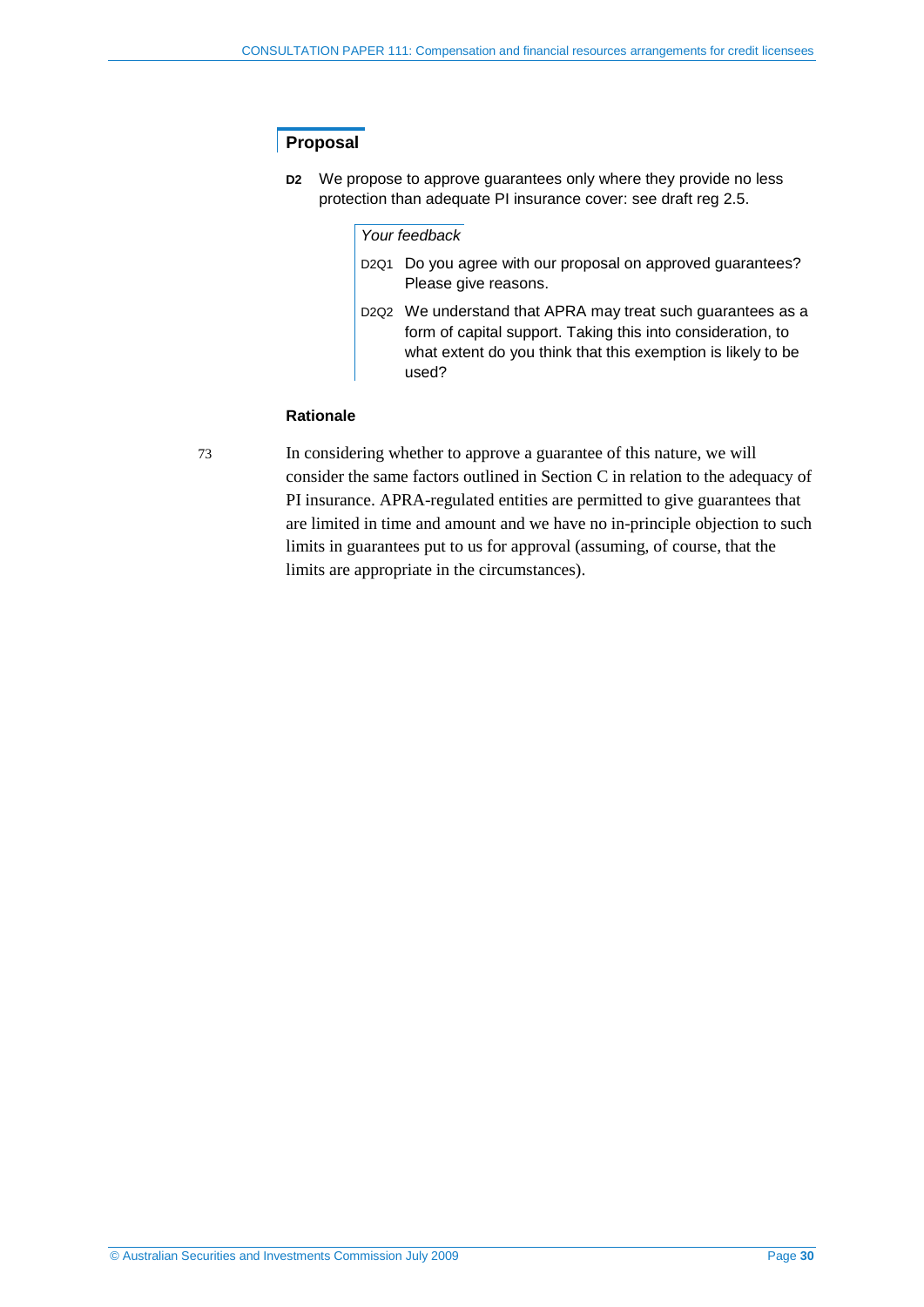## <span id="page-30-0"></span>**E Regulatory and financial impact**

- 74 In developing the proposals in this paper, we have carefully considered their regulatory and financial impact. On the information currently available to us we think they will strike an appropriate balance between:
	- (a) ensuring that consumers of credit licensees have access to adequate compensation mechanisms; and
	- (b) not causing credit licensees to incur unreasonable costs in setting their financial resources and obtaining PI insurance cover.
- 75 Before settling on a final policy, we will comply with the requirements of the Office of Best Practice Regulation (OBPR) by:
	- (a) considering all feasible options;
	- (b) if regulatory options are under consideration, undertaking a preliminary assessment of the impacts of the options on business and individuals or the economy;
	- (c) if our proposed option has more than low impact on business and individuals or the economy, consulting with OBPR to determine the appropriate level of regulatory analysis; and
	- (d) conducting the appropriate level of regulatory analysis—that is, complete a Business Cost Calculator report (BCC report) and/or a Regulation Impact Statement (RIS).
- 76 All BCC reports and RISs are submitted to the OBPR for approval before we make any final decision. Without an approved BCC report and/or RIS, ASIC is unable to give relief or make any other form of regulation, including issuing a regulatory guide that contains regulation.
- 77 To ensure that we are in a position to properly complete any required BCC report or RIS, we ask you to provide us with as much information as you can about:
	- (a) the likely compliance costs;
	- (b) the likely effect on competition; and
	- (c) other impacts, costs and benefits,

of our proposals or any alternative approaches: see 'The consultation process', p. 4.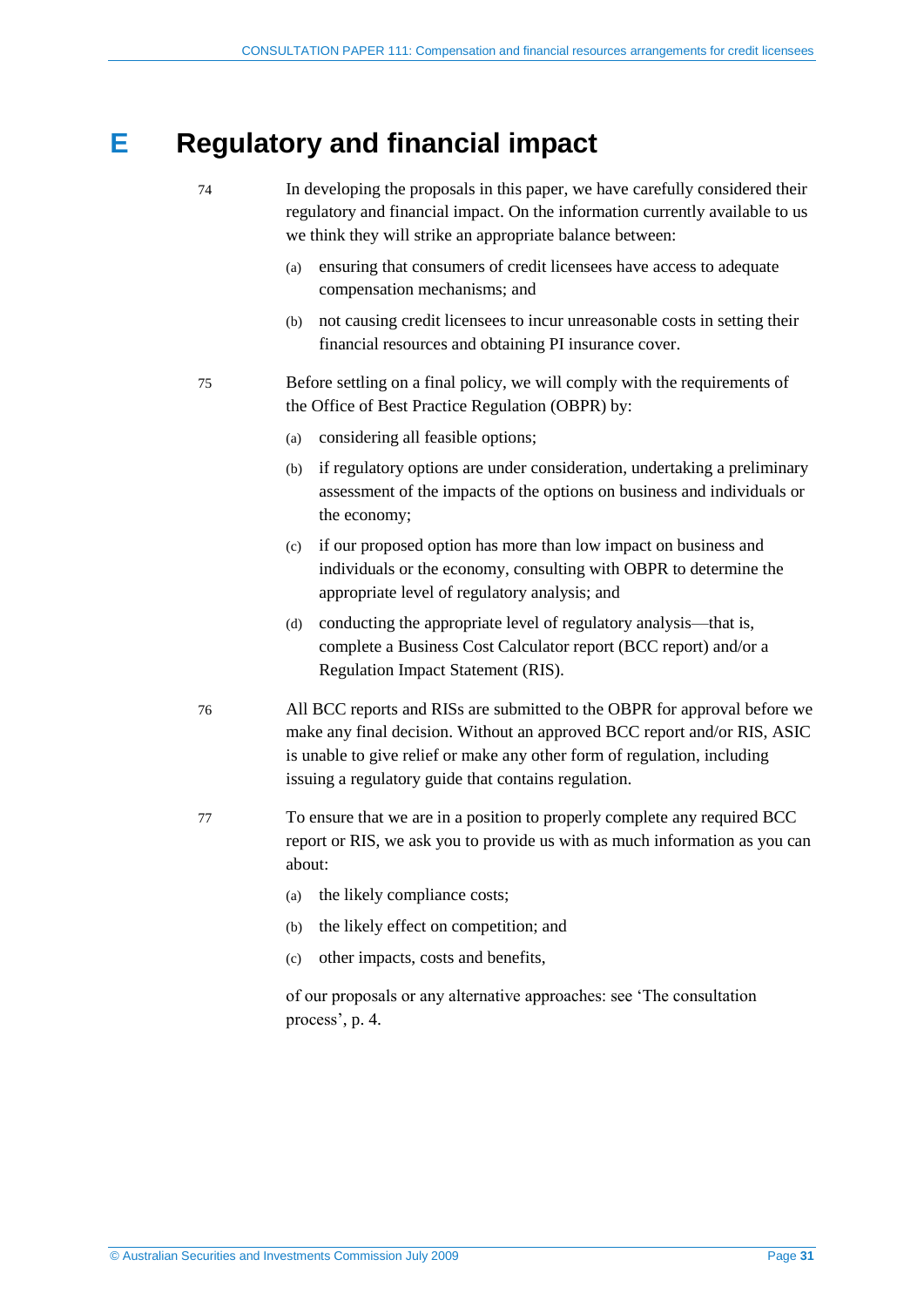## <span id="page-31-0"></span>**Key terms**

| <b>Term</b>                 | <b>Meaning in this document</b>                                                                                                                                                                                                                                                   |
|-----------------------------|-----------------------------------------------------------------------------------------------------------------------------------------------------------------------------------------------------------------------------------------------------------------------------------|
| ADI                         | An authorised deposit-taking institution as defined under<br>the Banking Act 1959                                                                                                                                                                                                 |
| AFS licence                 | An Australian financial services licence under s913B of<br>the Corporations Act 2001 that authorises a person who<br>carries out a financial services business to provide<br>financial services<br>Note: This is a definition contained in s761A of the<br>Corporations Act 2001. |
| <b>APRA</b>                 | Australian Prudential Regulation Authority                                                                                                                                                                                                                                        |
| credit licence              | An Australian credit licence under cl 35 of the National<br>Credit Bill that authorises a licensee to engage in<br>particular credit activities                                                                                                                                   |
| lender                      | A credit provider as defined in s204 of the National Credit<br>Code                                                                                                                                                                                                               |
| <b>National Credit Bill</b> | National Consumer Credit Protection Bill 2009 as tabled<br>on 25 June 2009                                                                                                                                                                                                        |
| non-lender                  | All credit licensees that are not lenders. This category<br>includes persons who provide credit assistance under cl 9<br>of the National Credit Bill and persons who act as<br>intermediaries under cl 8 of the National Credit Bill                                              |
| PI insurance                | Professional indemnity insurance                                                                                                                                                                                                                                                  |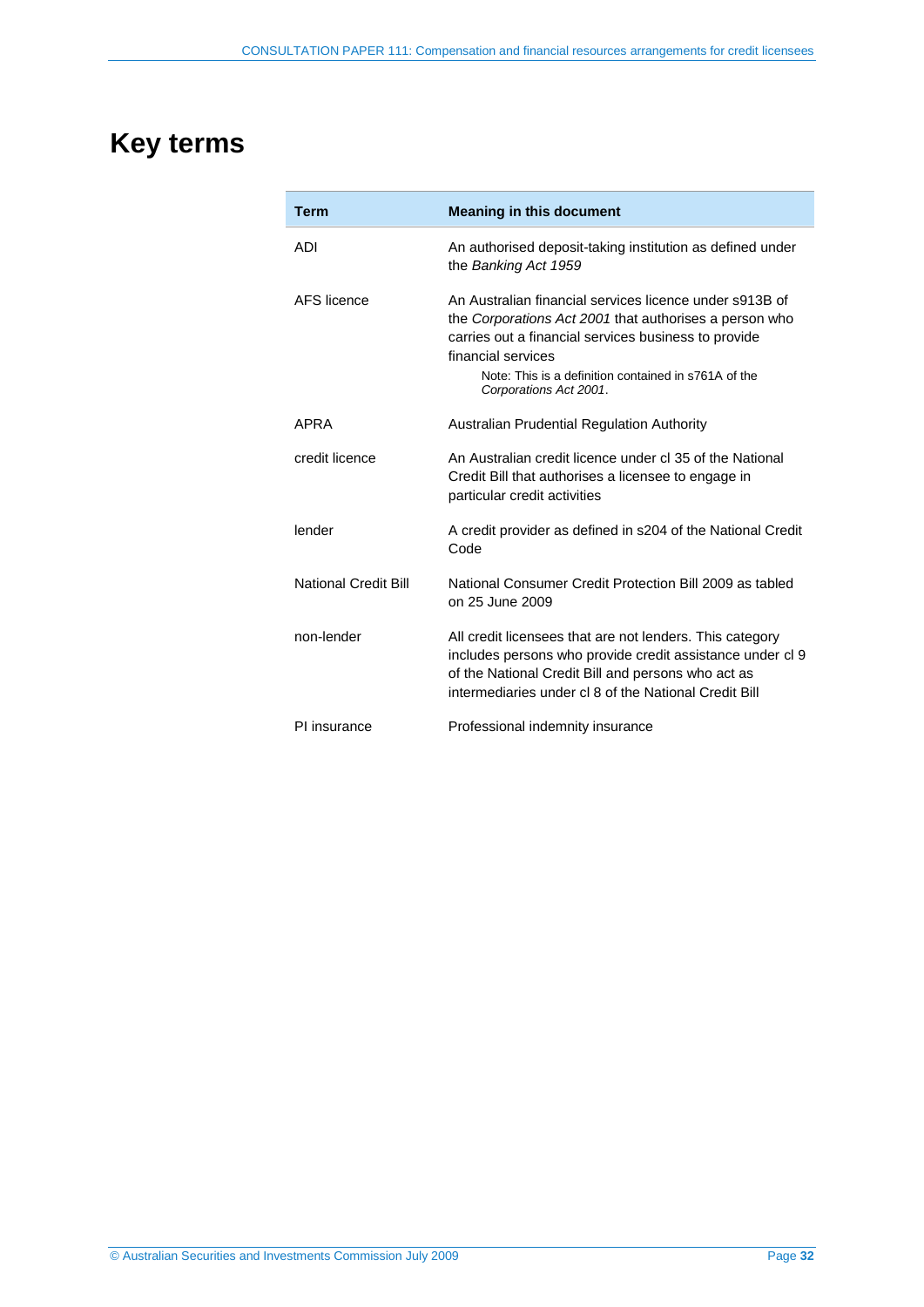## <span id="page-32-0"></span>**List of proposals and questions**

|           | Proposal                                                                                                                                           |                                                                                                                                                                                                               | <b>Your feedback</b>                                                                                                                                                                                                                                                                                                                                                                                                                                                                                                                                                                                                                          |                                                                                                                                                                                                                                                                                |  |
|-----------|----------------------------------------------------------------------------------------------------------------------------------------------------|---------------------------------------------------------------------------------------------------------------------------------------------------------------------------------------------------------------|-----------------------------------------------------------------------------------------------------------------------------------------------------------------------------------------------------------------------------------------------------------------------------------------------------------------------------------------------------------------------------------------------------------------------------------------------------------------------------------------------------------------------------------------------------------------------------------------------------------------------------------------------|--------------------------------------------------------------------------------------------------------------------------------------------------------------------------------------------------------------------------------------------------------------------------------|--|
| В1        |                                                                                                                                                    | We propose that a credit licensee (other than a<br>licensee that is also APRA-regulated) self-                                                                                                                | <b>B1Q1</b>                                                                                                                                                                                                                                                                                                                                                                                                                                                                                                                                                                                                                                   | Do you agree with proposal B1? Please<br>give reasons for your views.                                                                                                                                                                                                          |  |
|           |                                                                                                                                                    | assess whether it has adequate financial<br>resources to comply with its credit licence<br>obligations.                                                                                                       | <b>B1Q2</b>                                                                                                                                                                                                                                                                                                                                                                                                                                                                                                                                                                                                                                   | Do you think that proposal B1 gives<br>adequate assurance that we will achieve<br>our objectives identified at paragraph 22?<br>Please give reasons for your views.                                                                                                            |  |
| <b>B2</b> |                                                                                                                                                    | We expect credit licensees to monitor their cash<br>flows on an ongoing basis and have reasonable<br>grounds to believe that they will have sufficient<br>funds to meet their obligations as they fall due in | <b>B2Q1</b><br>Do you think that proposal B2 gives<br>adequate assurance that credit licensees<br>will have sufficient minimum liquidity?<br>Please give reasons for your views.<br><b>B2Q2</b><br>Do you think that ASIC should set<br>minimum financial requirements that apply<br>to all credit licensees such as a base level<br>solvency and/or a net tangible asset<br>requirement? For example, will competitive<br>pressure to hold less liquidity mean that<br>credit licensees will not maintain sufficient<br>levels of capital and liquid assets? Would<br>imposing a base level requirement amount<br>to an unreasonable burden? |                                                                                                                                                                                                                                                                                |  |
|           |                                                                                                                                                    | the near future (generally this should cover at<br>least the next three months).                                                                                                                              |                                                                                                                                                                                                                                                                                                                                                                                                                                                                                                                                                                                                                                               |                                                                                                                                                                                                                                                                                |  |
|           |                                                                                                                                                    |                                                                                                                                                                                                               | <b>B2Q3</b>                                                                                                                                                                                                                                                                                                                                                                                                                                                                                                                                                                                                                                   | Do you think that ASIC should provide<br>additional guidance to credit licensees<br>about what might be considered 'adequate'<br>financial resources?                                                                                                                          |  |
| <b>B3</b> | We propose that a credit licensee (other than a<br>licensees that is also APRA-regulated) will be<br>required to confirm to ASIC annually that it: |                                                                                                                                                                                                               | <b>B3Q1</b>                                                                                                                                                                                                                                                                                                                                                                                                                                                                                                                                                                                                                                   | Do you agree with our proposal regarding<br>the ongoing assessment process? If not,<br>why not? For example, does this proposal                                                                                                                                                |  |
|           | (a)                                                                                                                                                | has sufficient financial resources to comply<br>with its licence obligations; and                                                                                                                             |                                                                                                                                                                                                                                                                                                                                                                                                                                                                                                                                                                                                                                               | give adequate assurance that a licensee<br>will comply with our financial requirements?                                                                                                                                                                                        |  |
|           | (b)                                                                                                                                                | is able to meet any debts as and when they<br>become due and payable.                                                                                                                                         | <b>B3Q2</b>                                                                                                                                                                                                                                                                                                                                                                                                                                                                                                                                                                                                                                   | Do you think that we should require credit<br>licensees to provide an annual audit report<br>about compliance with our financial<br>requirements? What would be the<br>additional cost of imposing an audit<br>requirement and would this amount to an<br>unreasonable burden? |  |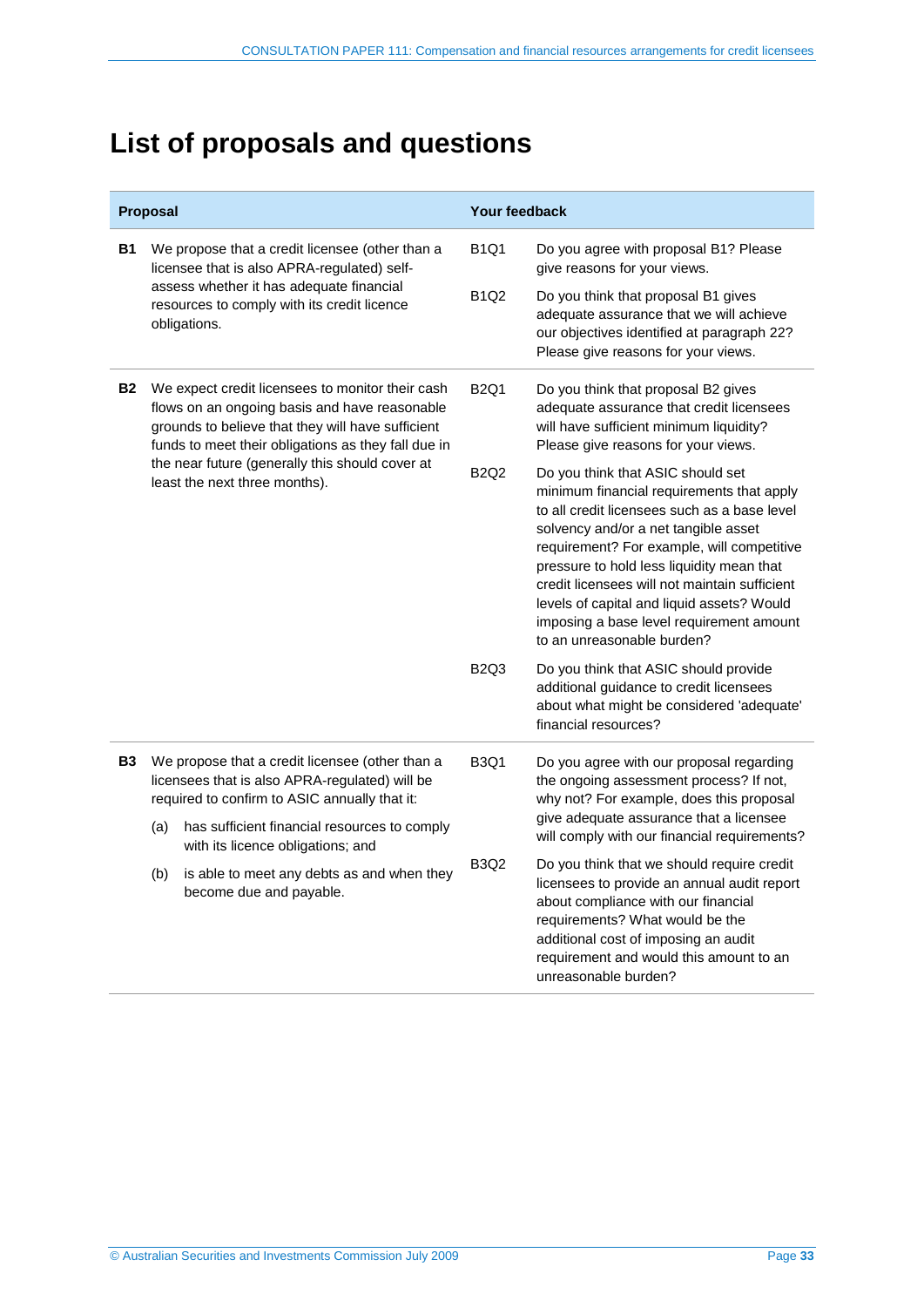| <b>Proposal</b> |                                                                                          |          |                                                                                                                                                                                                                                                                                                               | Your feedback                                                              |                                                                                                                                                                                                                                   |
|-----------------|------------------------------------------------------------------------------------------|----------|---------------------------------------------------------------------------------------------------------------------------------------------------------------------------------------------------------------------------------------------------------------------------------------------------------------|----------------------------------------------------------------------------|-----------------------------------------------------------------------------------------------------------------------------------------------------------------------------------------------------------------------------------|
| C <sub>1</sub>  | We propose that:                                                                         |          | C1Q1                                                                                                                                                                                                                                                                                                          | Do you agree with our proposals on what is<br>an adequate amount of cover? |                                                                                                                                                                                                                                   |
|                 | (a)                                                                                      |          | the appropriate measure of a credit<br>licensee's size is the total gross revenue<br>derived from its credit activities that involve<br>dealings with consumers;                                                                                                                                              | C <sub>1</sub> Q <sub>2</sub>                                              | Should ASIC distinguish between lenders<br>and non-lenders as outlined in the<br>proposal? Please give reasons for your                                                                                                           |
|                 | (b)                                                                                      | follows: | for non-lenders, the minimum cover<br>should be assessed on a sliding scale as                                                                                                                                                                                                                                | C <sub>1</sub> Q                                                           | views.<br>Do you believe that \$2 million is an<br>appropriate minimum level of PI insurance                                                                                                                                      |
|                 |                                                                                          | (i)      | a set minimum (e.g. we are seeking<br>your views as to whether \$2 million<br>cover or another amount is<br>appropriate); and                                                                                                                                                                                 |                                                                            | cover for credit licensees (as currently<br>applies to AFS licensees)? Or do you think<br>that different risk considerations apply and<br>a lower limit of \$1 million is appropriate (as<br>currently applies to finance brokers |
|                 |                                                                                          | (ii)     | cover should be approximately<br>equivalent to actual or expected<br>revenue from retail credit activities (up<br>to a capped maximum of \$20 million<br>cover);                                                                                                                                              |                                                                            | licensed in Western Australia)?                                                                                                                                                                                                   |
|                 | (c)                                                                                      |          | for lenders, we do not propose to specify a<br>minimum amount of cover. Instead, the<br>lender must self-assess the amount of PI<br>insurance cover needed for their business,<br>taking into account any assistance they<br>might provide to consumers and the risks<br>that may arise from such activities. |                                                                            |                                                                                                                                                                                                                                   |
| C <sub>2</sub>  | We are considering how to best define 'lenders'<br>and 'non-lenders' for the purposes of |          | C2Q1                                                                                                                                                                                                                                                                                                          | Which definition of 'lender'/'non-lender' do<br>you prefer and why?        |                                                                                                                                                                                                                                   |
|                 | either:                                                                                  |          | compensation requirements. Our proposals are                                                                                                                                                                                                                                                                  | C2Q                                                                        | Do you think the description of the 'primary<br>business' test is sufficiently clear for you to                                                                                                                                   |
|                 | (a)                                                                                      |          | a straightforward test-that is, licensees<br>who provide credit (whether or not they<br>also conduct any other credit activities)<br>would be considered lenders for the<br>purposes of proposal C1, and all others<br>would be regarded as non-lenders; or                                                   |                                                                            | apply it to your activities? If not, what<br>additional detail do you suggest?                                                                                                                                                    |
|                 | (b)                                                                                      |          | a 'primary business test' - that is,<br>licensees whose primary business is<br>providing credit would be considered<br>lenders for the purposes of proposal C1,<br>and all others would be regarded as non-<br>lenders.                                                                                       |                                                                            |                                                                                                                                                                                                                                   |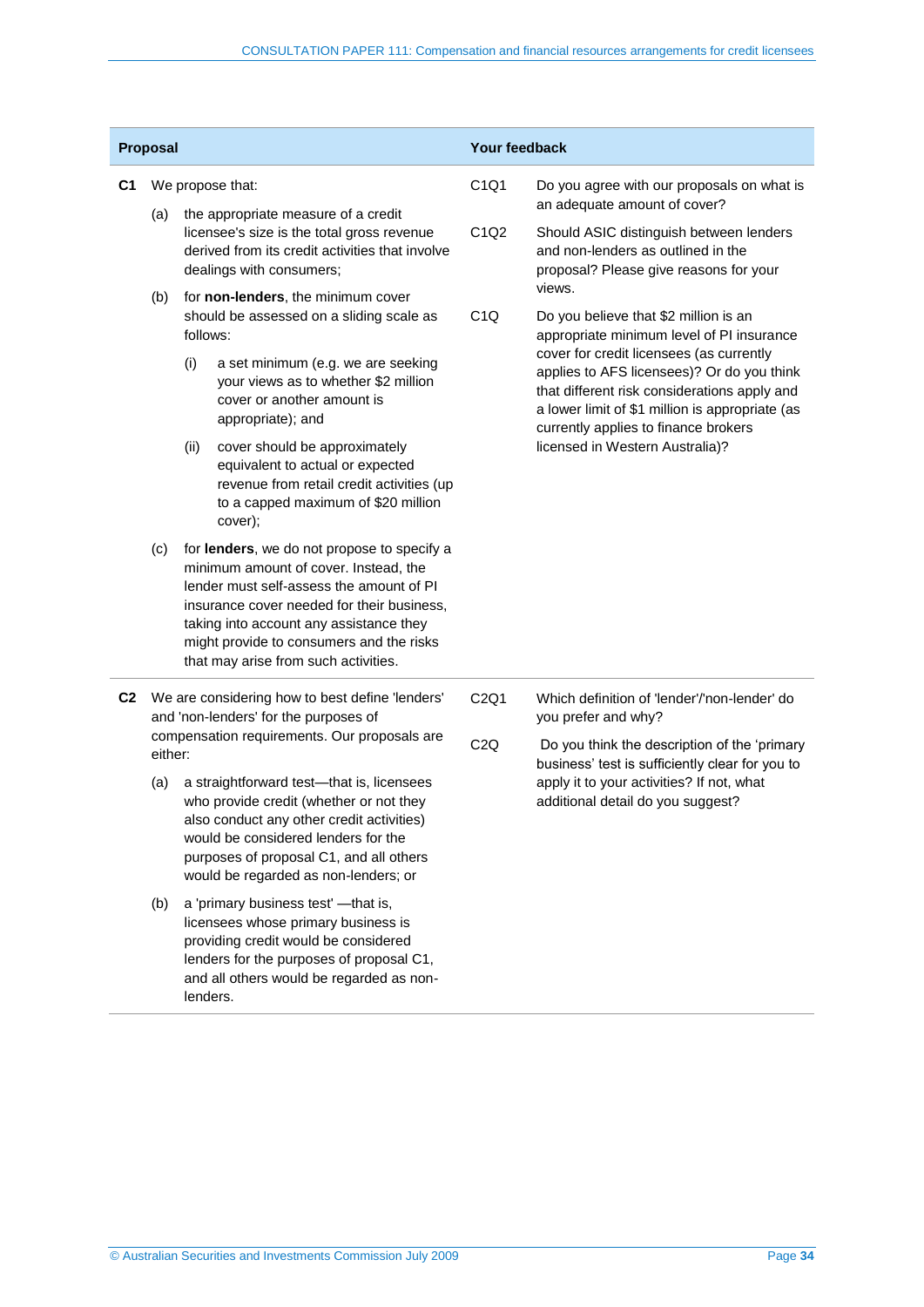|                | Proposal                                                                                                                                                                                                                                                                   |                                                                                                                                                                                                                                                                    | Your feedback                                                  |                                                                                                                                                                                                                                                                                            |
|----------------|----------------------------------------------------------------------------------------------------------------------------------------------------------------------------------------------------------------------------------------------------------------------------|--------------------------------------------------------------------------------------------------------------------------------------------------------------------------------------------------------------------------------------------------------------------|----------------------------------------------------------------|--------------------------------------------------------------------------------------------------------------------------------------------------------------------------------------------------------------------------------------------------------------------------------------------|
| C3             | In light of the National Credit Bill and draft<br>Regulations and the objective of the<br>compensation arrangements, we propose the<br>following as key features of an adequate PI<br>insurance policy:                                                                    |                                                                                                                                                                                                                                                                    | C <sub>3</sub> Q <sub>1</sub><br>C <sub>3</sub> Q <sub>2</sub> | Do you agree with our proposal on what is<br>an adequate scope of cover? Please give<br>reasons.<br>Do you agree with our proposal that an                                                                                                                                                 |
|                | (a)                                                                                                                                                                                                                                                                        | it must cover loss or damage suffered by<br>consumers because of breaches of<br>obligations under the National Credit Bill or<br>licence obligations;                                                                                                              |                                                                | adequate policy must continue to provide<br>access for potential claims for a reasonable<br>period after the policy expires or the credit<br>licensee ceases business? Please give<br>reasons.                                                                                             |
|                | (b)                                                                                                                                                                                                                                                                        | it must cover breaches by both the credit<br>licensee and its representatives;                                                                                                                                                                                     |                                                                |                                                                                                                                                                                                                                                                                            |
|                | (c)                                                                                                                                                                                                                                                                        | it must be available to cover compensation<br>awards made by the EDR scheme(s) to<br>which the credit licensee and its<br>representatives belong; and                                                                                                              |                                                                |                                                                                                                                                                                                                                                                                            |
|                | (d)                                                                                                                                                                                                                                                                        | as far as possible, it must continue to<br>provide access for potential claims that<br>come to light after either the policy expires<br>or the credit licensee ceases business for a<br>reasonable period (e.g. run-off cover or an<br>extended reporting period). |                                                                |                                                                                                                                                                                                                                                                                            |
| C4             | We propose that PI insurance cover must be<br>provided by an insurer regulated by APRA under<br>the Insurance Act 1973 or exempted under that<br>Act.<br>Note: See Section D for our proposals about<br>alternative arrangements.                                          |                                                                                                                                                                                                                                                                    | C4Q1                                                           | Should anyone other than an APRA-<br>regulated insurer or limited direct offshore<br>foreign insurers be able to provide PI<br>insurance cover for the purposes of the<br>compensation requirements for credit<br>licensees? Please give reasons.                                          |
| C <sub>5</sub> | We propose that credit licensees go through the<br>process outlined in Table 1 to determine what<br>will be adequate PI insurance for them. Table 2<br>lists key questions we propose credit licensees<br>ask when determining whether a particular policy<br>is adequate. |                                                                                                                                                                                                                                                                    | C5Q1                                                           | Are the steps in Table 1 and questions in<br>Table 2 helpful for licensees to consider in<br>assessing what is adequate cover? Are<br>there any other processes or procedures<br>that you follow when obtaining and<br>maintaining PI insurance that ASIC should<br>discuss in its policy? |
|                |                                                                                                                                                                                                                                                                            |                                                                                                                                                                                                                                                                    | C5Q2                                                           | Is the guidance in this section of the paper<br>likely to directly result in any increase in<br>your compliance costs? Please give<br>details, including figures and reasons.                                                                                                              |